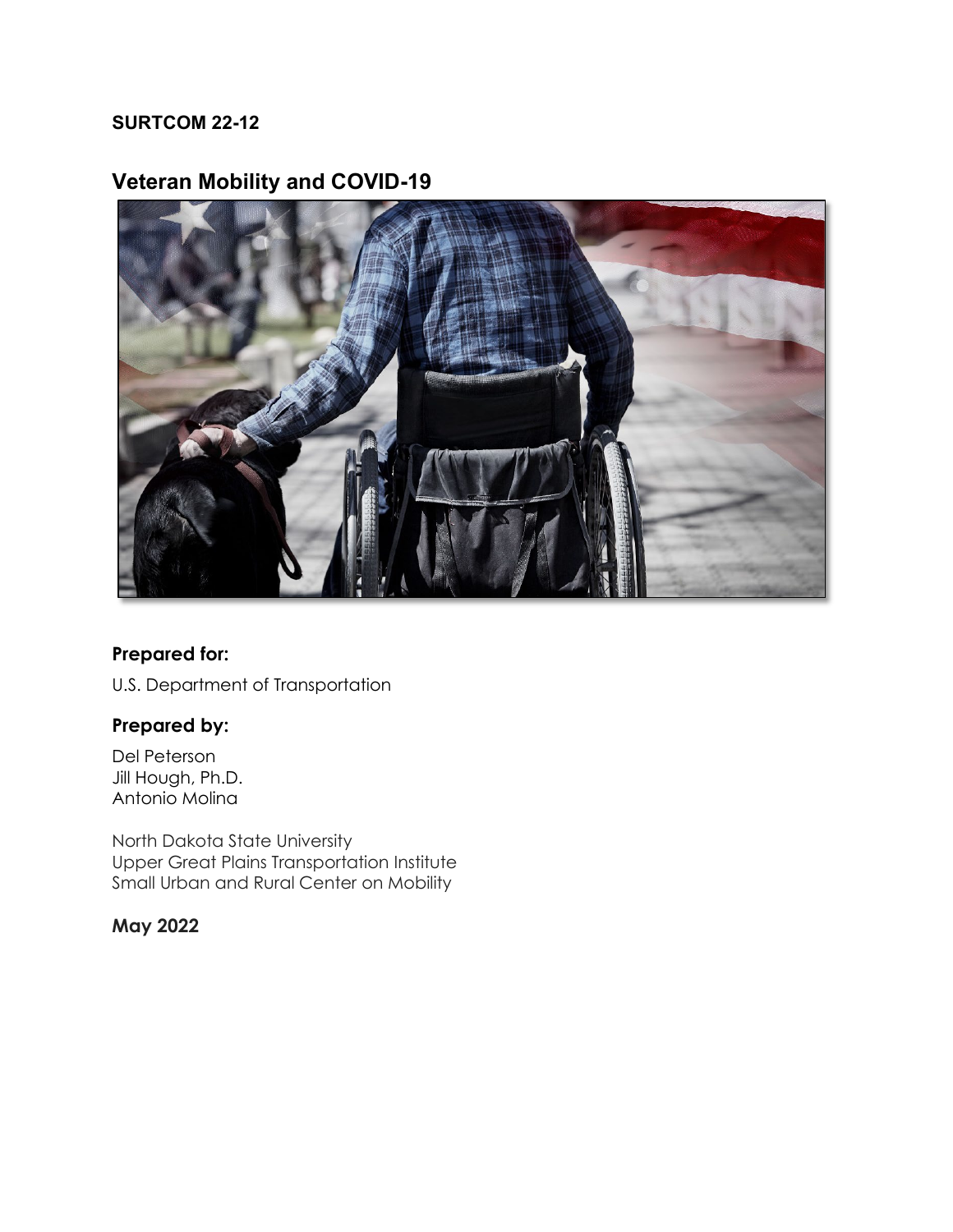#### **Acknowledgments**

Funds for this study were provided by the Small Urban, Rural and Tribal Center on Mobility (SURTCOM), a partnership between the Western Transportation Institute at Montana State University and the Upper Great Plains Transportation Institute at North Dakota State University. The Center is funded through the U.S. Department of Transportation's Office of the Assistant Secretary of Research and Technology as a University Transportation Center. The Small Urban and Rural Center on Mobility within the Upper Great Plains Transportation Institute at North Dakota State University conducted the research.

#### **Disclaimer**

The contents presented in this report are the sole responsibility of the Upper Great Plains Transportation Institute and the authors.

NDSU does not discriminate in its programs and activities on the basis of age, color, gender expression/identity, genetic information, marital status, national origin, participation in lawful off-campus activity, physical or mental disability, pregnancy, public assistance status, race, religion, sex, sexual orientation, spousal relationship to current employee, or veteran status, as applicable. Direct inquiries to: Vice Provost, Title IX/ADA Coordinator, Old Main 201, 701-231-7708, ndsu.eoaa@ndsu.edu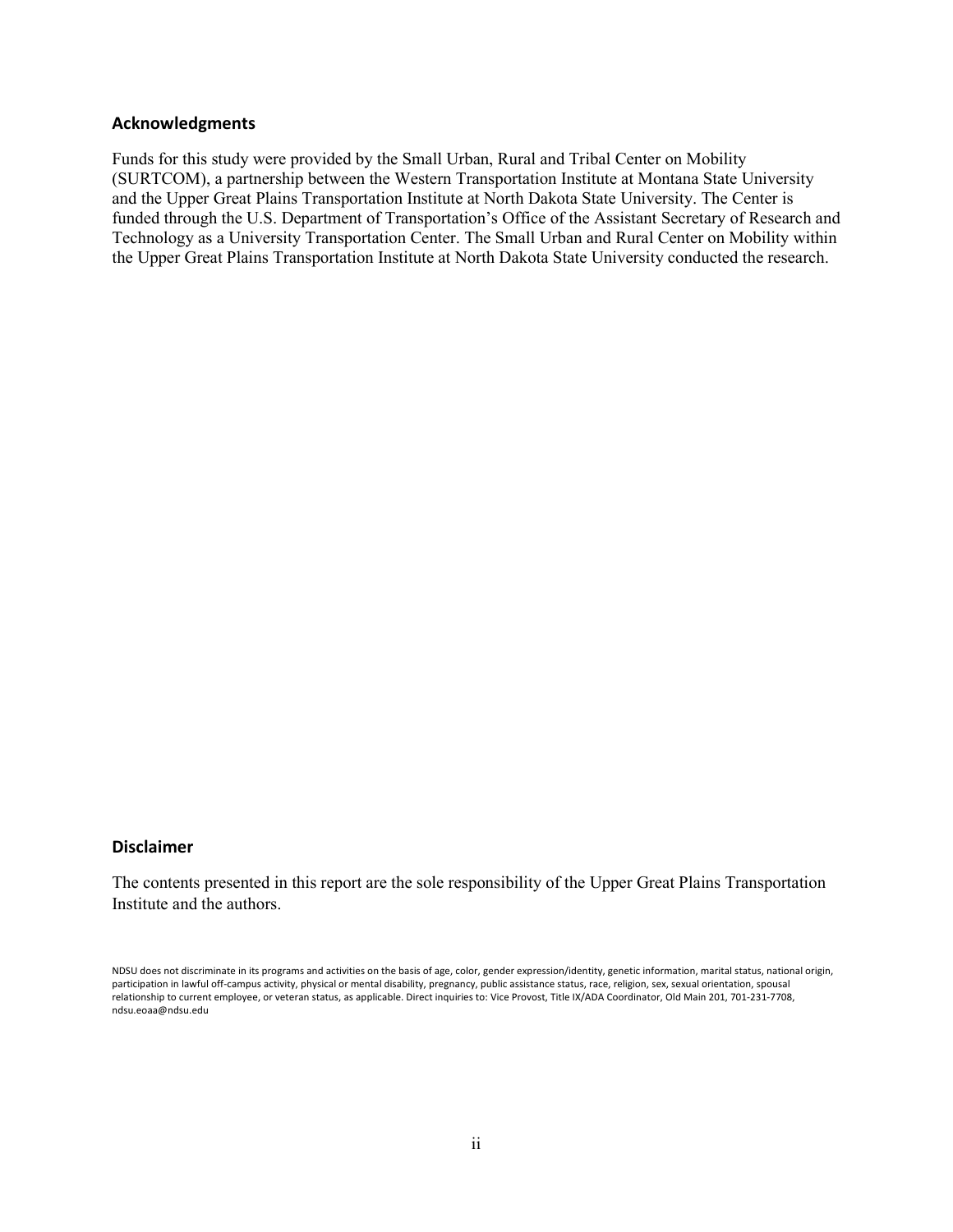# **ABSTRACT**

The current pandemic has affected the lives of all Americans. Rural communities are particularly vulnerable because of a lack of mobility services and the great distances individuals must travel for healthcare and other needs. Nearly five million veterans live in rural communities, representing 57% of Veterans Administration (VA) health care enrollees (MOAA 2020). COVID-19 cases and deaths among rural veterans have increased at a faster rate compared to veterans in urban areas according to Johns Hopkins University (2020). They also found that delayed COVID-19 testing contributed to a higher rate of cases in rural areas compared to urban areas.

The primary objective of this research was to identify veterans affected by COVID-19 who live in rural areas and have mobility needs and to quantify the cost of transportation options for meeting these needs. Secondary objectives included analyzing the role of telehealth and how the pandemic has affected mobility and isolation among veterans in rural America.

Survey results of 150 military veterans showed that many veterans have experienced considerable change due to the COVID-19 pandemic. Twenty percent indicated they have had difficulties accessing VA health care facilities with nearly one third of veterans responding that they began using telemedicine as a direct result of the COVID-19 pandemic.

Similar to findings by Peterson (2014), regional VA health care simulations showed that a coordination effort between VA medical centers and rural public transit agencies would be feasible if projected ridership levels could be met. Policies to encourage possible coordination should be considered to improve veteran medical transportation services. The most challenging obstacle continues to be the transitioning of rural veterans, now mainly late middle age to retirement age, away from their own personal vehicles to other, more long-term sustainable transportation options including public transit.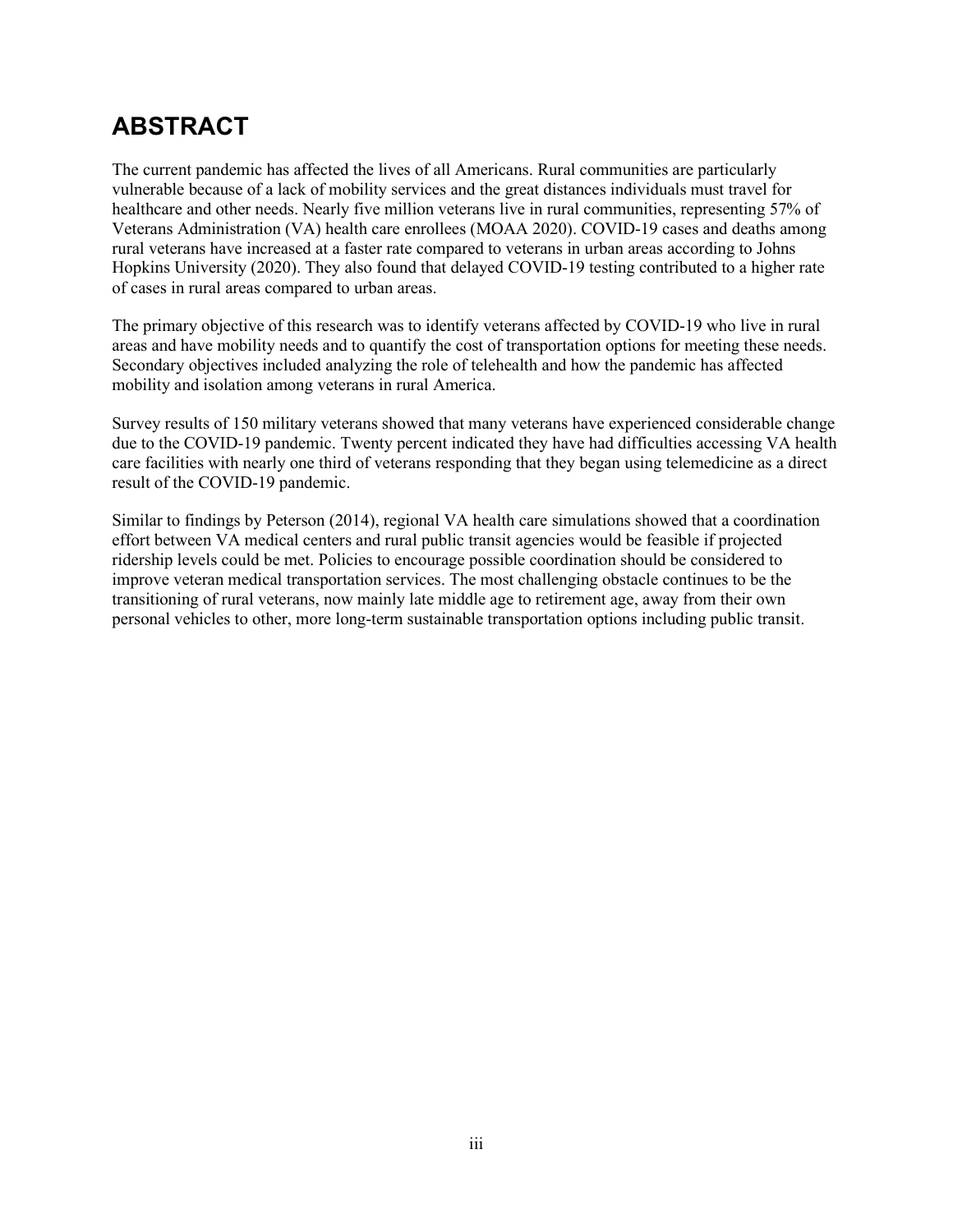# **TABLE OF CONTENTS**

| 1.           |     |  |  |  |
|--------------|-----|--|--|--|
|              |     |  |  |  |
|              |     |  |  |  |
| 2.           |     |  |  |  |
|              |     |  |  |  |
|              |     |  |  |  |
|              |     |  |  |  |
|              |     |  |  |  |
| 3.           |     |  |  |  |
|              |     |  |  |  |
|              |     |  |  |  |
|              |     |  |  |  |
|              |     |  |  |  |
| $\mathbf{4}$ |     |  |  |  |
|              |     |  |  |  |
|              |     |  |  |  |
|              |     |  |  |  |
| 5.           |     |  |  |  |
|              | 5.1 |  |  |  |
|              |     |  |  |  |
|              |     |  |  |  |
|              |     |  |  |  |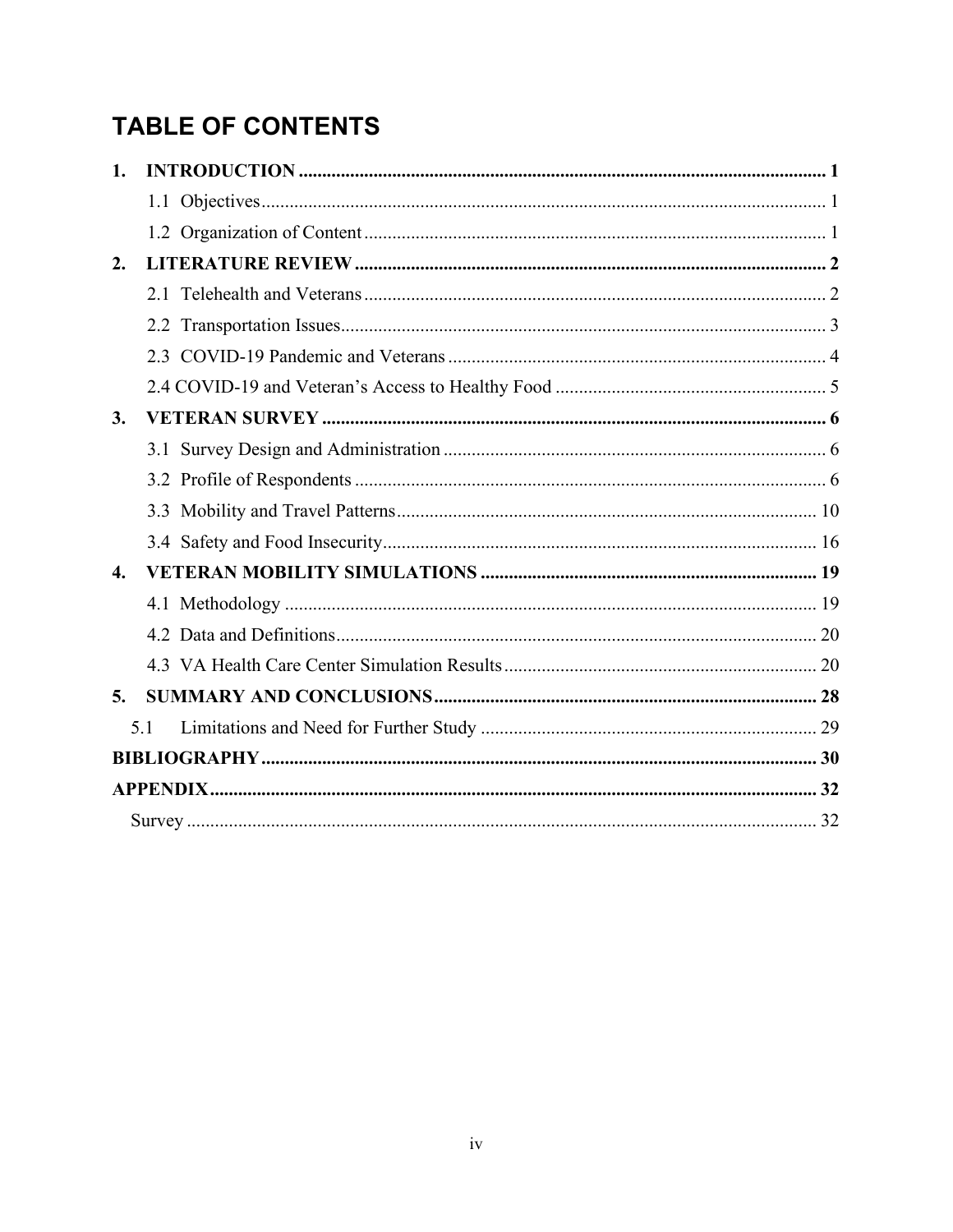# **LIST OF TABLES**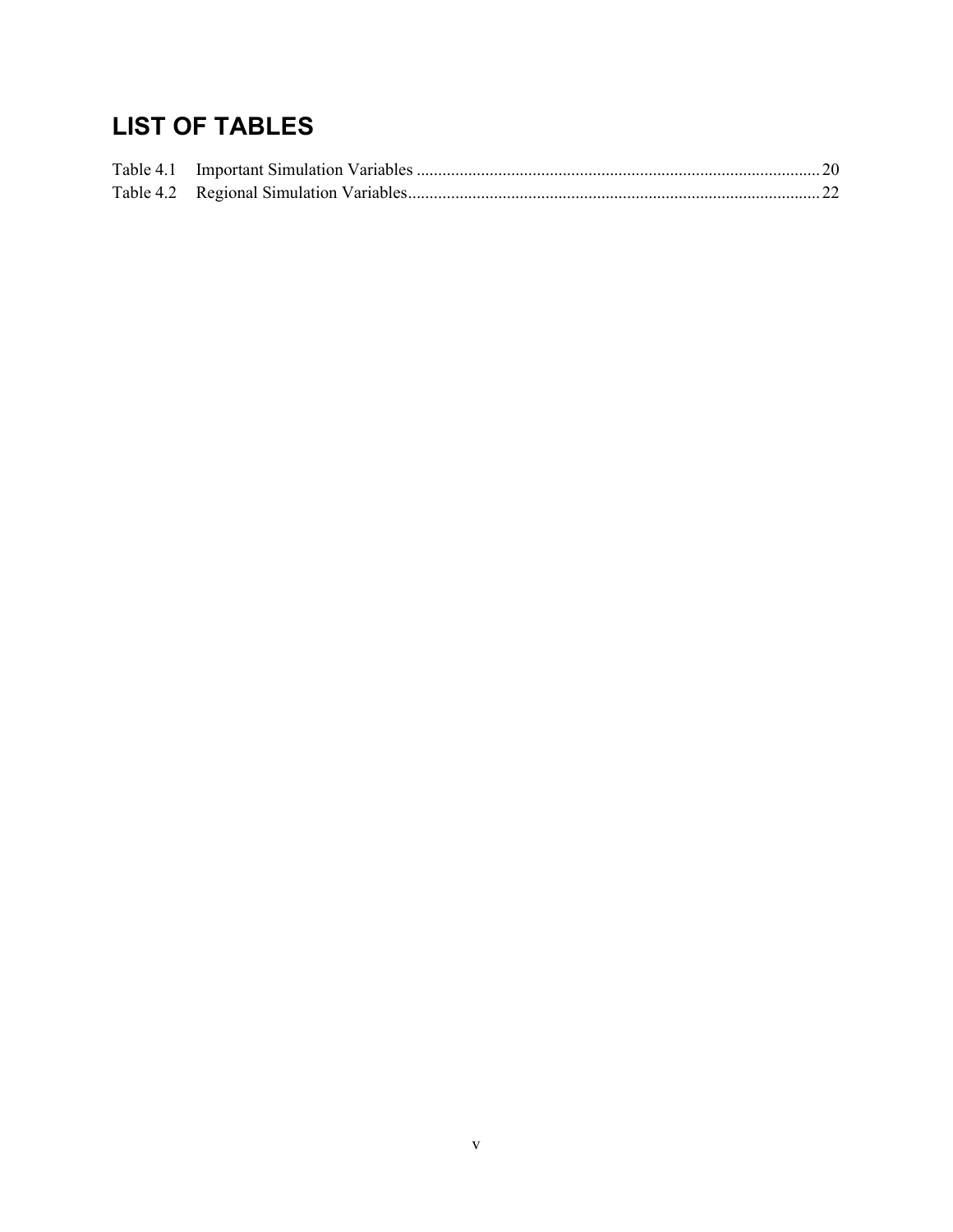# **LIST OF FIGURES**

| Figure 3.1  |  |
|-------------|--|
| Figure 3.2  |  |
| Figure 3.3  |  |
| Figure 3.4  |  |
| Figure 3.5  |  |
| Figure 3.6  |  |
| Figure 3.7  |  |
| Figure 3.8  |  |
| Figure 3.9  |  |
| Figure 3.10 |  |
| Figure 3.11 |  |
| Figure 3.12 |  |
| Figure 3.13 |  |
| Figure 3.14 |  |
| Figure 3.15 |  |
| Figure 3.16 |  |
| Figure 3.17 |  |
| Figure 3.18 |  |
| Figure 3.19 |  |
| Figure 3.20 |  |
| Figure 3.21 |  |
| Figure 3.22 |  |
| Figure 3.23 |  |
| Figure 4.1  |  |
| Figure 4.2  |  |
| Figure 4.3  |  |
| Figure 4.4  |  |
| Figure 4.5  |  |
| Figure 4.6  |  |
| Figure 4.7  |  |
| Figure 4.8  |  |
| Figure 4.9  |  |
| Figure 4.10 |  |
| Figure 4.11 |  |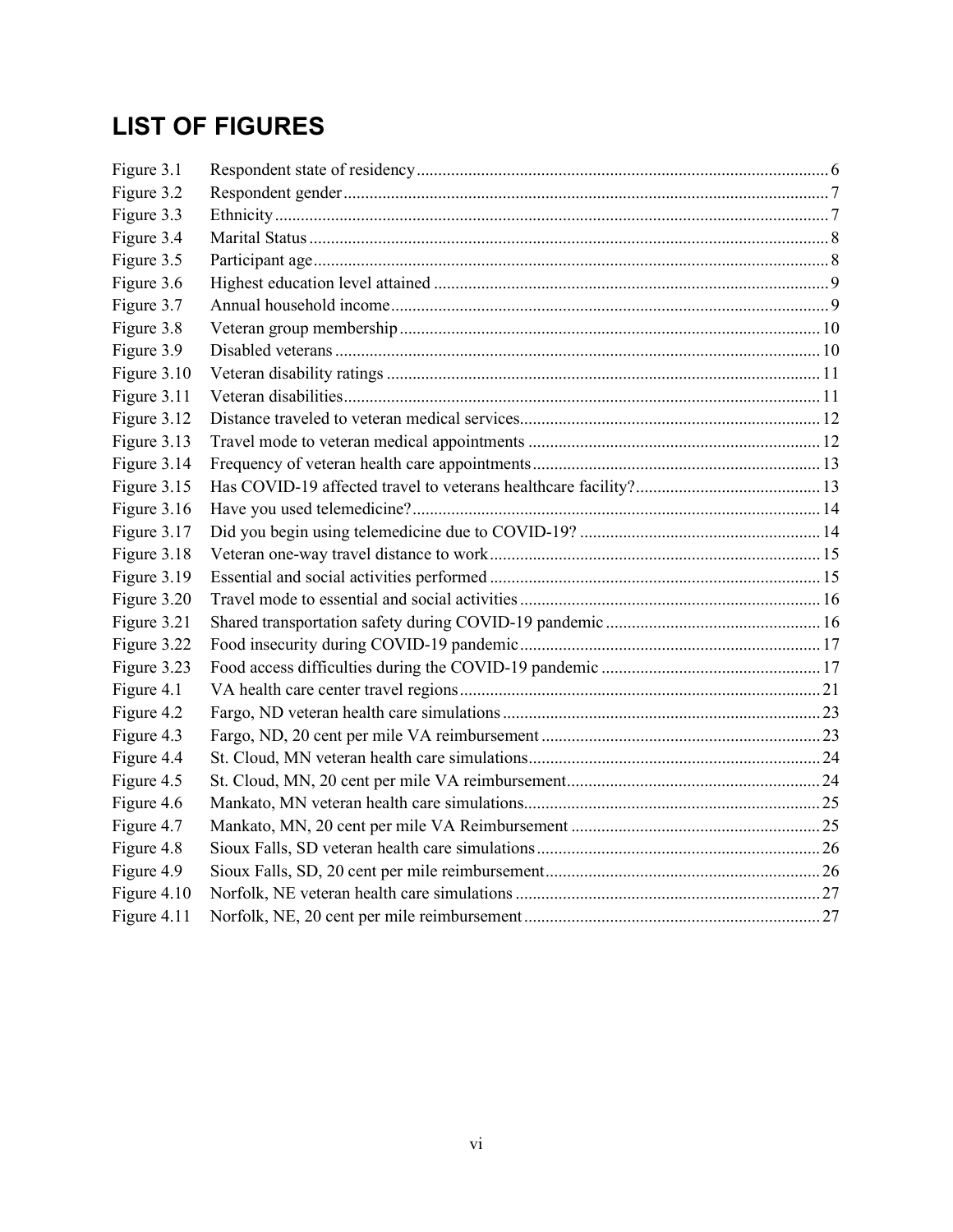# <span id="page-6-0"></span>**1. INTRODUCTION**

The current pandemic has affected the lives of all Americans. Rural communities are particularly vulnerable because of a lack of mobility services and the great distances individuals must travel for healthcare and other needs. Nearly five million veterans live in rural communities, representing 57% of VA health care enrollees (MOAA 2020). COVID-19 cases and deaths among rural veterans have increased at a faster rate compared to veterans in urban areas according to Johns Hopkins University (2020). They also found that delayed COVID-19 testing contributed to a higher rate of cases in rural areas compared to urban areas.

The VA Office of Rural Health recently increased efforts to combat the pandemic in rural areas. According to Federal Veterans News (2020), these efforts include:

- 1,476% increase in telehealth visits
- 8,000 completed contact traces
- 102,000 rural veterans reached through the suicide prevention program
- Active debt referral
- 55,000 new rural veteran job hires

While these resources have aided rural veterans during the past year, VA health care enrollees continue to face issues related to medical provider shortages, limited broadband internet access, and transportation concerns, and other barriers to health care. Many rural veterans also have special mobility needs and must travel long distances to receive medical care.

### <span id="page-6-1"></span>**1.1 Objectives**

The primary objective of this research was to identify veterans affected by COVID-19 living in rural areas who have mobility needs and to quantify the cost of transportation options for meeting these needs. Secondary objectives included analyzing the role of telehealth and how the pandemic has affected mobility and isolation among veterans in rural America. We also take a cursory look at how access to food impacted veterans during the pandemic.

### <span id="page-6-2"></span>**1.2 Organization of Content**

<span id="page-6-3"></span>The study begins with a literature review. Previous research and related materials address telehealth services, transportation issues, and specific COVID-related problems. Following the literature review are results from a veterans mobility survey conducted in North Dakota, South Dakota, Minnesota, Iowa, and Nebraska which addresses current transportation issues among veterans along with COVID-specific concerns and food insecurity topics. Next is a simulation analysis that looks specifically at a hypothesized coordination effort between VA health centers and rural public transit agencies. Finally, a summary completes the study with recommendations based on research findings.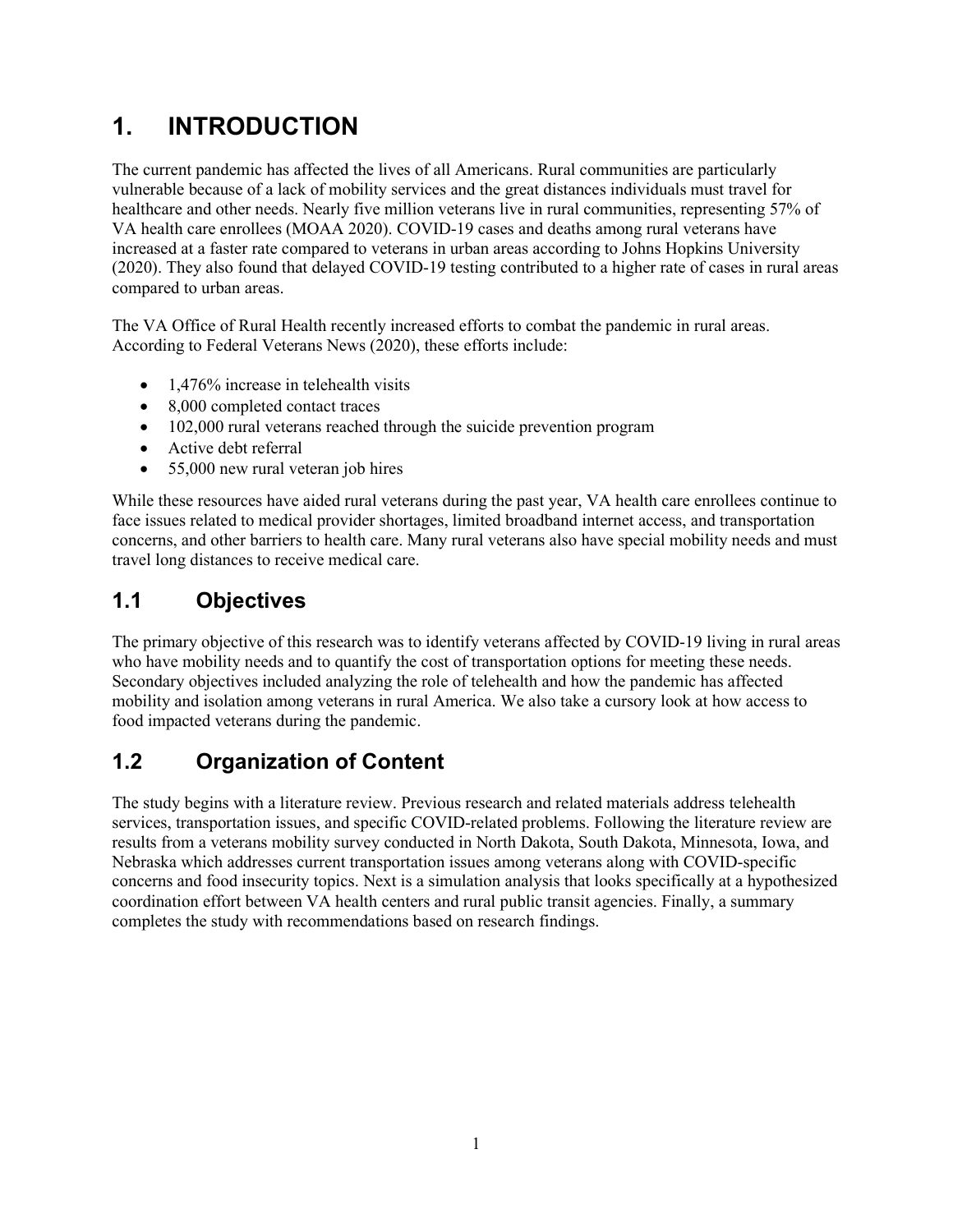# **2. LITERATURE REVIEW**

There are around 19 million military veterans in the United States, according to the Department of Veterans Affairs (2021). While projections indicate that the number of veterans will continue decreasing for the next 25 years, the American Community Survey (ACS) reports about 5 million veterans lived in areas designated as rural (U.S. Census 2015) and nearly 30% have ACS-defined disabilities (ACS 2017).

Transportation is important for both young veterans who are returning from recent service and older veterans. For most veterans, transportation to work, school, medical appointments, or other social activities is difficult because of a disability, illness, lack of accessibility, or financial constraints. Providing affordable and accessible transportation options so veterans can rejoin civilian life and access health care must be considered within the reintegration processes (Burkhardt et al. 2011).

Through the VA, the federal government already offers a service that is focused on assisting with transportation to medical centers. Veterans Transportation Service (VTS) provides eligible veterans with access to health care through reliable and accessible transportation. Veterans who meet the eligibility criteria are granted free transportation services to and/or from VA Health Care Centers (VAMCs) in multi-passenger minivan-type vehicles. VTS guarantees that all eligible veterans who do not have access to their own transportation means can get to VA medical centers or VA-approved community center appointments to receive the care they deserve (U.S. Department of Veterans Affairs 2022). Nevertheless, this service is limited, and state agencies need to develop programs to help veterans access the 152 medical centers and 1,400 community-based outpatient clinics within the health care system operated by the Veterans Health Administration (VHA) (Rall and Wheet 2013).

### <span id="page-7-0"></span>**2.1 Telehealth and Veterans**

The VA remains committed to taking care of those who fought for the country through the nation's largest integrated health system, offering care at 1,255 health centers including 170 medical and 1,074 outpatient sites, serving 9 million registered veterans each year. A third of veterans live in rural communities across the country, far from a VA medical center (U.S. Department of Veterans Affairs 2022). However, the implementation of telemedicine not only allows for timely medical care for marginalized populations, but also improves and relieves health services on a large scale, substantially reducing health costs for both public and private institutions.

As a matter of fact, the VA documented its first instance of telehealth in the 1960s, when VA doctors communicated with patients through a closed-circuit television system. As both the number and needs of veterans have grown, the VA has been at the forefront of health innovation, and reaching veterans outside of metropolitan areas has become a central point of their health care delivery (Gogia 2020).

The vision of the VA telehealth was to enable veterans to connect virtually with their healthcare providers, regardless of location, through an easy-to-use platform: VA Video Connect. VA Video Connect allows veterans to meet with their healthcare providers via encrypted video conference. It works on almost any device that can connect to the Internet and is equipped with a webcam, microphone, and speakers to connect with applications through smartphones, tablets, and desktop or laptop computers (U.S. Department of Veterans Affairs 2022).

The VA has offered telemedicine services through its Video Connect platform since 2017. Telemedicine appointments have increased more than 1,000% since the pandemic began. Veterans currently have about 32,000 video inquiries per day (VA Telehealth Services 2022). The VA is focused on optimizing funds to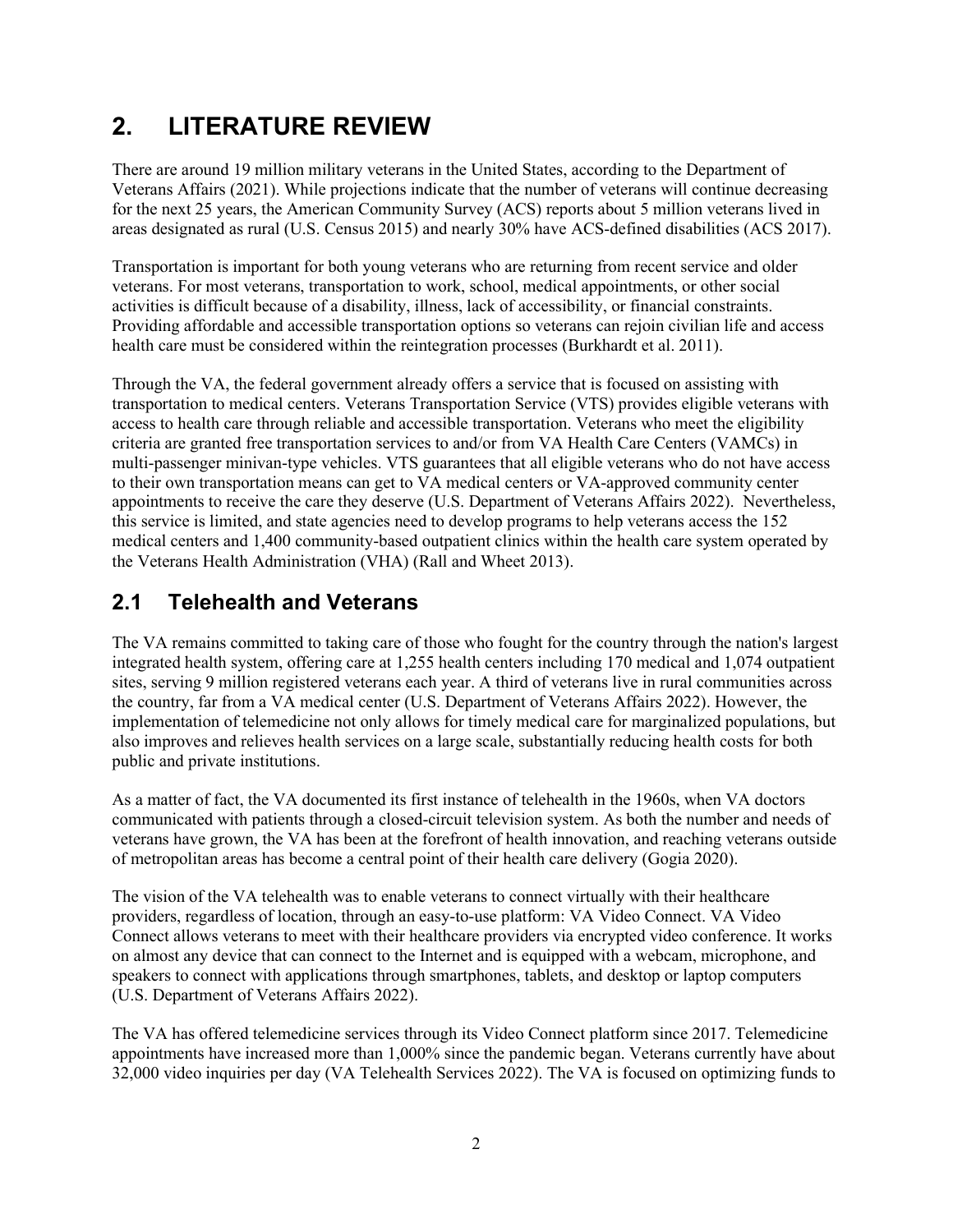offer meaningful health care options and benefits to veterans. This includes everything from the best precision oncology treatments to suicide prevention programs and care for the elderly.

Patients receive different types of care through telehealth including mental health, physical therapy, audiology, routine physical exams, and medication management for diabetes and high blood pressure. During 2020 there were 1.5 million mental health consultations, which represent an increase of more than 80% from the previous year (VA Telehealth Services 2022). The most common diagnosis is posttraumatic stress disorder. Other reasons for mental health consultation include depression and anxiety, among others. The VA also offers remote patient monitoring services through telemedicine, which has been especially helpful for patients with symptoms of COVID-19.

Implementing a good and effective telehealth service is an enormous challenge as it requires the participation of: 1) human resources: medical staff, nursing staff, information technology and systems technicians, administrative staff for planning, agenda coordination and collections, call centers; 2) infrastructure: Internet access, computers or smart devices, telephony, geolocation systems, data protection, alarms, etc.; and 3) permanent updating and innovation that allow the optimization of time and resources through the generation of artificial intelligence algorithms and the generation of electronic documents or formats, including prescriptions and instructions for patients. (VA Telehealth Services 2022).

### <span id="page-8-0"></span>**2.2 Transportation Issues**

Misjudging the role of transportation can downplay the impact it has in meeting daily living needs, harming veterans' chances to adapt to civilian life and address health requirements. Intelligently designed transportation options will not only improve the transition from military to civilian life but will help veterans develop better life quality (Hussey et al. 2016).

Veterans and military families can experience a number of key transportation problems including:

- Transportation challenges faced by older military veterans are similar to those of seniors and people with disabilities.
- Access to local medical services for all veterans through Veterans Administration hospital services is very important.

• Access to job training and jobs is needed by younger military veterans. (Burkhardt et al. 2011)

Veterans represent a segment of the population whose members are less likely to meet their mobility needs through ownership or having access to a private vehicle. Some veterans living in rural areas must travel longer distances to get their medical care, or other services they might be eligible for (Burkhardt et al. 2011). In some states, these longer trips are required because there are few VA facilities. The VA can mitigate this situation by contracting with independent healthcare providers when VA facilities can't provide affordable care or services, or when its location is hard to reach from certain communities (LaVela et al. 2004)

Veterans face a higher risk of being unemployed, homeless and often deal with traumatic disorders such as depression and suicide. In some cases, it becomes imperative for them to get early access to jobs, school, social services, and both mental and physical care (Rall and Wheet 2013).

For veterans living in rural areas, it is more difficult to access to assistance because community services and transportation options are less readily available. The Veterans Mobility Corps is an exclusive veterans-to-veterans program that offers free assistance to all military veterans who are not able, or unwilling to drive vehicles due to physical, emotional, or mental disabilities. Veteran volunteers (military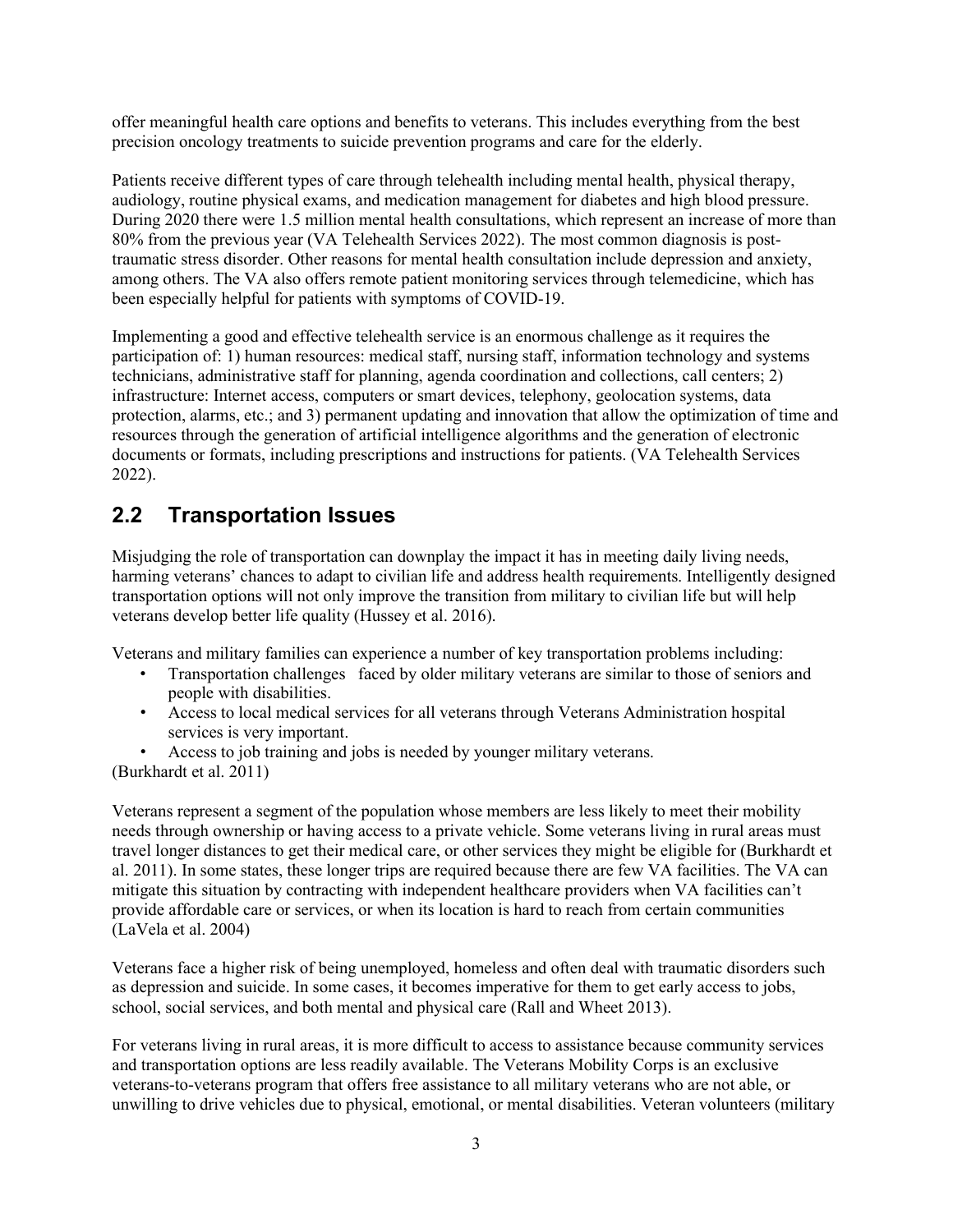veterans) help their colleagues to commute and remain independent. This is achieved through training on how to get around using public transportation and access to other alternatives to private vehicles, such as community transportation services. Volunteers are selected through a rigorous process and are trained to work with veterans of any age and with existing disabilities. Volunteer veterans, in addition to conducting individual training and group meetings, can also conduct educational presentations and organize group trips on public transport to popular destinations (Samtrans 2022).

Being aware that veterans not only need assistance with medical services, but also require the ability to be productive members of society, the United States Department of Transportation (DOT) in collaboration with the Federal Motor Carrier Safety Administration (FMCSA), the Department of Defense, and the American Association of Motor Vehicle Administrators, have developed measures to facilitate the reintegration of veterans into the civilian labor market. These agencies have launched programs that train ex-soldiers as professional drivers so that they can find employment in the road transport sector (FMCSA 2022). This program allows veterans who have at least two years of experience driving military buses or trucks to get a license and work as a professional driver without having to take a driving skills test, which reduces the cost of obtaining the license and makes the process easier for them.

The Highly Rural Transportation Grant (HRTG) is a program run by the Federal VA. This grant was awarded to the North Dakota Department of Veterans Affairs (NDDVA) in 2015. The aim of this initiative is to provide transportation services for medical facilities to veterans in highly rural counties. In a joint effort between the NDDVA and North Dakota Department of Transportation (NDDOT), this program has worked with different transit providers to offer transportation services for veterans so they can attend their appointments at VA and non-VA health care facilities (NDDVA 2022).

In addition, NDDVA has purchased and donated vans to the Veterans Affairs Health Care Systems (VAHCS). They take care of the maintenance of these units, and vans are managed by the County Veteran Service Offices who look for volunteer drivers to provide free rides to veterans to VA medical facilities (NDDVA 2022).

Most recently, during a legislative session last November, a grant was awarded to NDDVA to work with transit providers to provide transportation services to veterans who live in rural areas and don't have access to travel to medical appointments at VA Community-Based Outpatient Clinics, and who do not qualify for VA travel reimbursement, or cannot afford to wait for reimbursement. Providers that offer their services within a 10-mile zone of Fargo, Bismarck, Dickinson, Devils Lake, Grafton, Grand Forks, Minot, or Williston are encouraged to take advantage of this grant and work with the NDDVA to mobilize rural veterans and they will be paid for their monthly services (NDDVA 2022).

#### <span id="page-9-0"></span>**2.3 COVID-19 Pandemic and Veterans**

Nationally, the Veterans Affairs Healthcare System faces multiple health care challenges arising from the COVID-19 pandemic including continuing to provide care to patients with mental illnesses and other non-COVID-19 pathologies, preventing contagion among patients and personnel within its facilities, and providing medical care to those citizens who have stayed at home following the public health orders. Care was often already provided through telemedicine, but the VA had to increase remote care to meet these challenges. The weekly number of appointments for patients with mental illnesses increased from 7,442 in March 2020 to 52,609 by the end of April 2020. During the same timeframe, primary care increased weekly video calls from 1,102 to 13,068, and rehabilitation and specialist care calls increased from 2,533 to 5,833 weekly. The number of clinicians using telemedicine and video visits increased from 10,542 to 12,880 in primary care, from 8,599 to 11,173 in mental health care, and from 2,533 to 5,833 in specialist care. The use of care by telephone increased by 131%, going from a weekly average of 327,180 to 756,195 (Heyworth et al. 2020).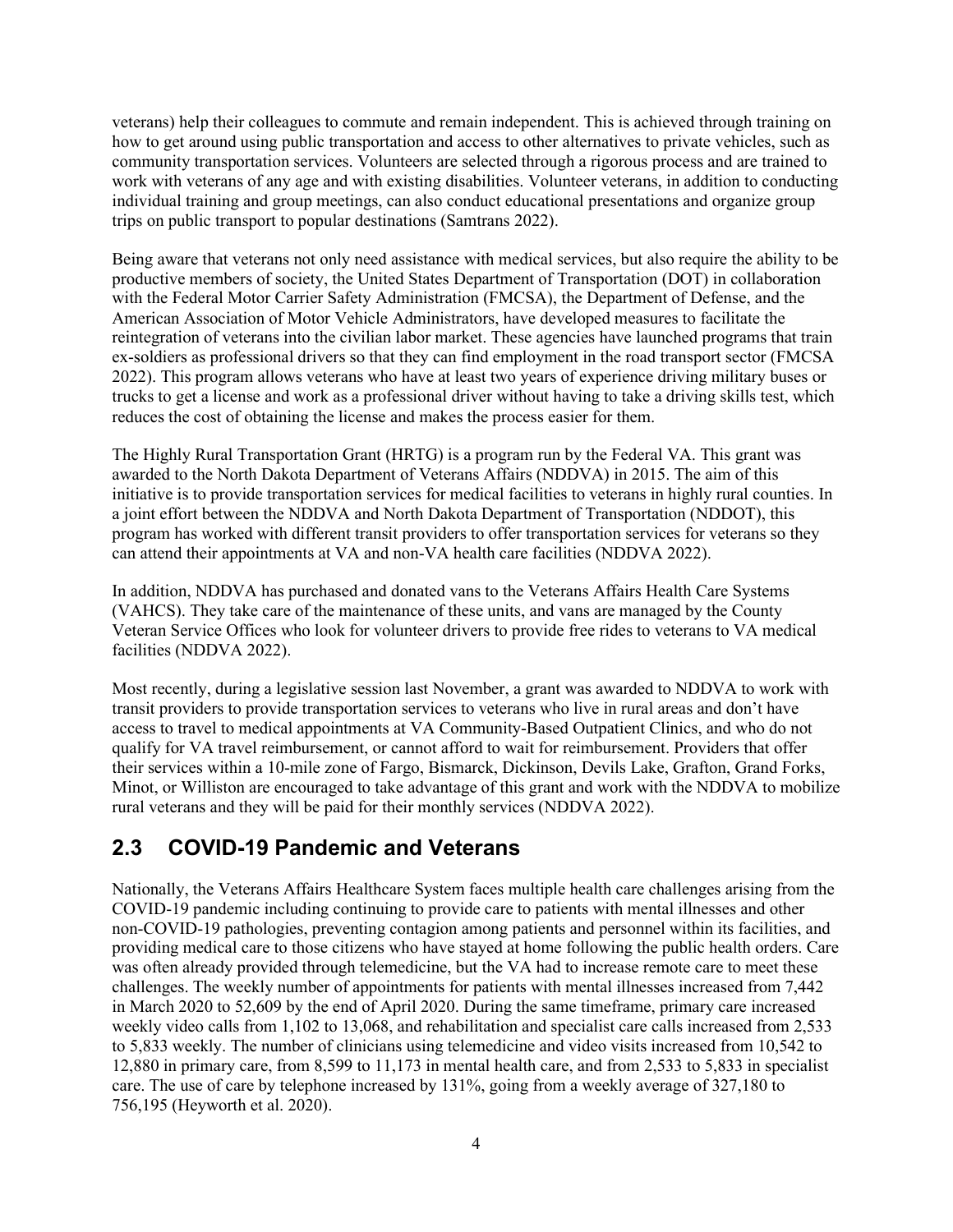In the United States, there are more than 50 health systems with telemedicine programs, such as: Jefferson Health, Mount Sinai Health System, Kaiser Permanente, Cleveland Clinic, Providence, among others. Some strategies implemented during this pandemic include the prioritization of patient care before they arrive at the emergency room, including forward triage, and artificial intelligence (use of cognitive assistants) to identify patients with moderate-high risks and channel them to be evaluated in the emergency room; allowing patients to schedule appointments to take diagnostic samples for COVID-19; remote medical interrogation; remote monitoring of patients in intensive care units; and coordinating patient care at home (Hollander and Carr 2020).

Being away from family is a constant problem for military families, and according to the Military Family Lifestyle Survey responses, the pandemic exacerbated the situation. Time spent away from family was the top concern for all military segments surveyed last fall, with the exception of spouses of active-duty service members. COVID-19 has affected the mental health of many people in the country, including military families. Six out of every 10 military personnel surveyed said the pandemic decreased their overall happiness. Other major fears were access to wages and allowances earned through military service, regular access to a health system, and support for those affected by post-traumatic stress disorder (PTSD) or combat fatigue (Blue Star Families 2022).

### <span id="page-10-0"></span>**2.4 COVID-19 and Veteran's Access to Healthy Food**

Access to nutritious food is an important determinant in a healthy lifestyle. Feeding America reports that people who are food insecure are more often impacted by diet-related chronic diseases such as diabetes (Feeding America 2022). The United States Department of Agriculture (USDA) defines food insecurity as "a lack of access to enough food for an active, healthy life for all household members (Coleman-Jensen, et al. 2020).

In a study conducted by the Economic Research Service of the USDA, researchers examined food insecurity among working-aged veterans (ages 18-64 years) in the United States compared to nonveterans. After using regression analysis to adjust for observable differences in characteristics, the results found that veterans are 7.4 percent more likely than nonveterans to live within a household that is food insecure (Rabbit and Smith 2021). Further, the study identified the food insecurity among workingage veterans by individual-level characteristics and documents that the prevalence of food insecurity was higher than the national average for veterans within 10 subpopulation groups:

- veterans with a disability (33.6 percent)
- veterans with less than a high school diploma (24.0 percent),
- veterans with a high school diploma (14.4 percent),
- veterans with some college or an associate degree (12.7 percent),
- female veterans (13.5 percent),
- non-Hispanic Black veterans (13.8 percent),
- non-Hispanic other race veterans (13.6 percent);
- veterans who are employed part time (16.5 percent),
- veterans who are out of the labor force (20.9 percent),
- veterans who are unemployed (20.0 percent), and
- veterans who are not retired or disabled (17.6 percent).

This study helped highlight the issue of food insecurity among veterans and identified which veterans may be at higher risk of food insecurity compared to the general population. The study did not look at the health-related illnesses or chronic diseases resulting from a lack of access to healthy foods. The complex relationship between food insecurity and chronic disease is important but is beyond the scope of this study.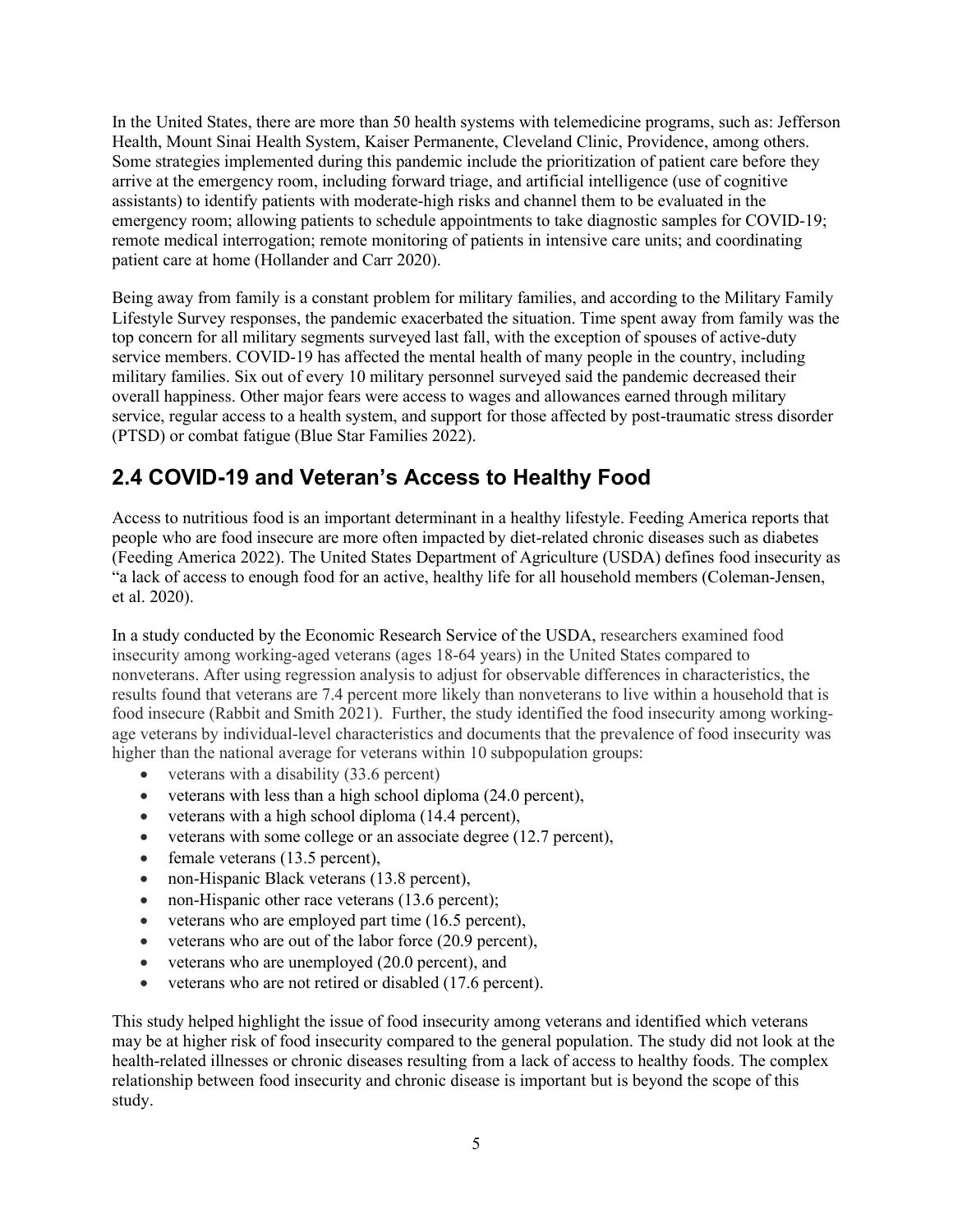# <span id="page-11-0"></span>**3. VETERAN SURVEY**

### <span id="page-11-1"></span>**3.1 Survey Design and Administration**

The Small Urban and Rural Center on Mobility (SURCOM) designed an online survey to be distributed to veterans. Surveys contained questions focusing on veteran travel patterns, food security concerns, mobility issues, and changes in medical and general travel patterns resulting from to the COVID-19 pandemic. A copy of the survey is found in Appendix A. The survey was distributed via email to Veterans Service Officers (VSO) and Veterans Affairs representatives throughout North Dakota, South Dakota, Minnesota, Iowa, and Nebraska.

Small urban and rural areas were targeted as the metro areas of Minneapolis-St. Paul, MN, Des Moines, IA, and Omaha, NE were excluded from the survey. Representatives were asked to forward the survey to veterans within their service area, usually at the county level. A total of 150 surveys were received. A number of other surveys were received, but some were either completed incorrectly, or some veterans completed the same survey more than once. Also, some veterans completed part of the survey, but when they felt the questions were becoming too personal, they either quit responding to further questions, or responded with "this is none of your business" multiple times.

### <span id="page-11-2"></span>**3.2 Profile of Respondents**

Survey respondents were residents of the five states studied (Figure 3.1). North Dakota had the most respondents representing 36% of all surveys received followed by Minnesota with 31% of surveys received. South Dakota represented 16% of respondents while Nebraska included 12% of total respondents. Iowa had the least number of respondents representing 5% of total surveys received.



<span id="page-11-3"></span>**Figure 3.1** Respondent state of residency

Survey participants were far more likely to be male (89%) than female (11%). Responses by gender are illustrated in Figure 3.2.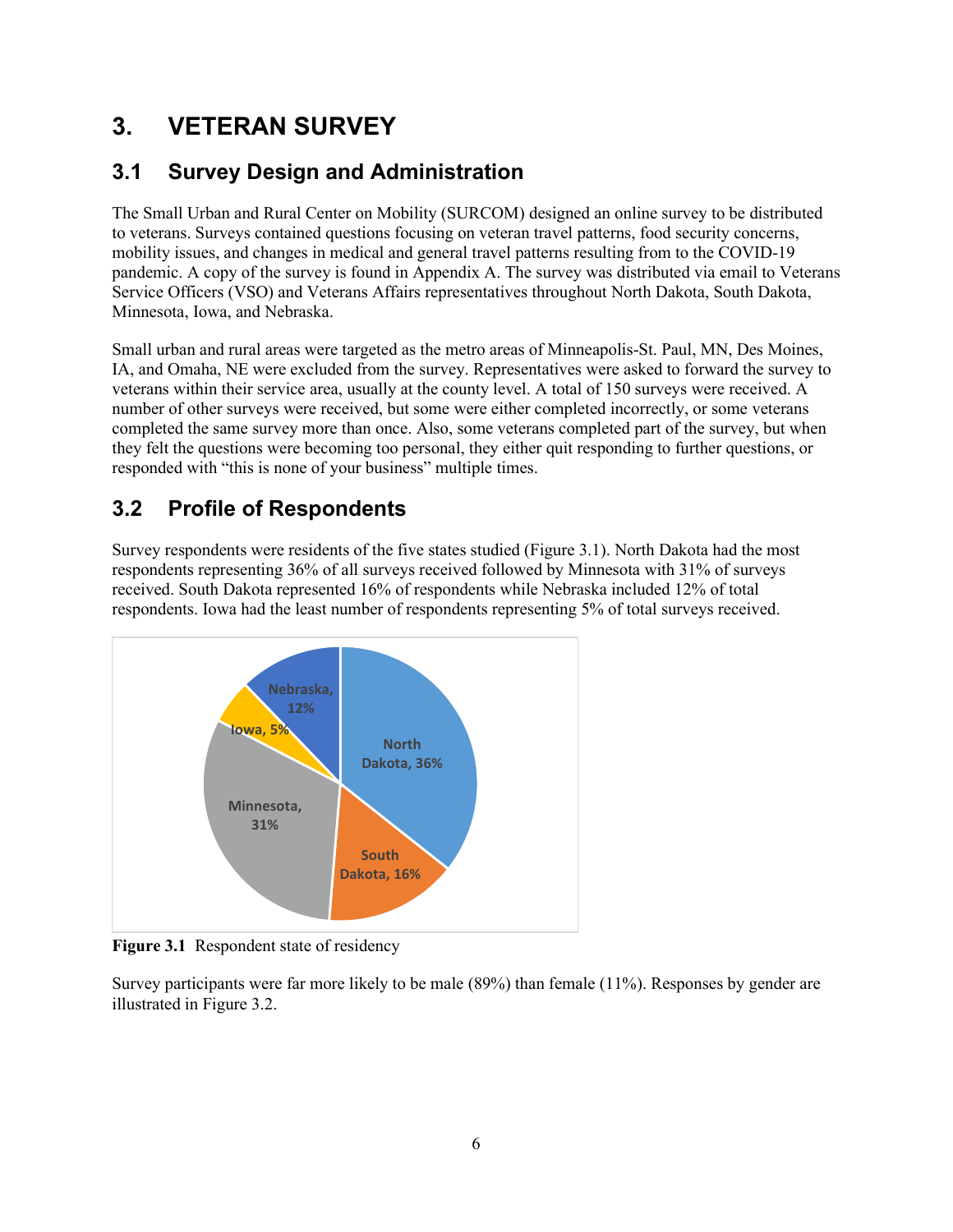

<span id="page-12-0"></span>**Figure 3.2** Respondent gender

The vast majority of respondents (97%) indicated their ethnicity to be Caucasian while more than 70% also indicated that they were currently married (Figures 3.3 and 3.4). About 10% indicated they were divorced, and 6% specified that they were widowed. Finally, nearly 10% responded that they had never been married.



<span id="page-12-1"></span>**Figure 3.3** Ethnicity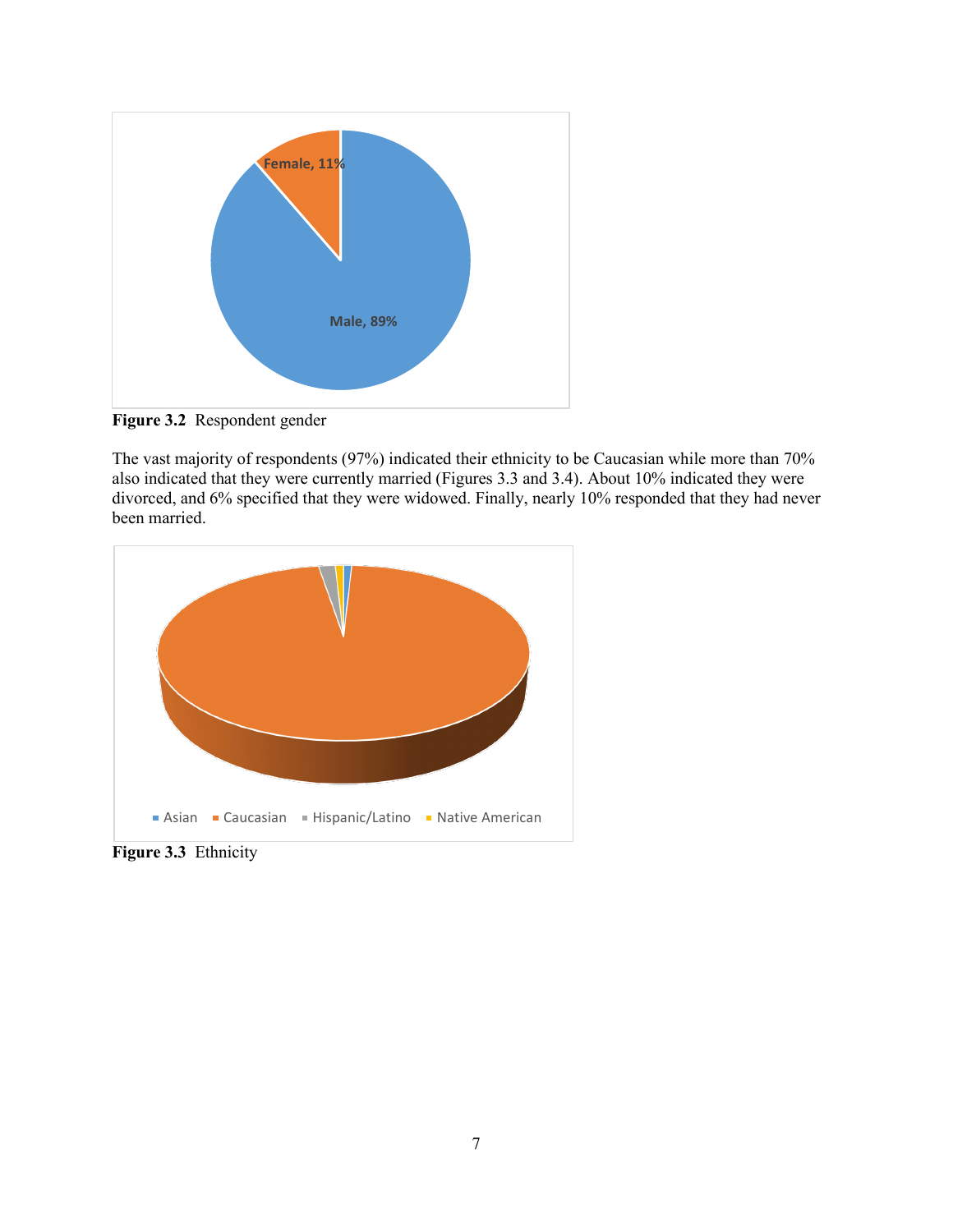

<span id="page-13-0"></span>**Figure 3.4** Marital Status

Age among veteran survey participants varied substantially, trending towards older adults (Figure 3.5). The highest percentage of participants (39%) were between the ages of 70 and 79 while 19% and 18% were between the ages of 50 and 59 and 60 and 69, respectively. These three age ranges represented nearly 80% of total survey responses. Veterans in their 40s totaled 10% of responses while those in their 20s, 30s, and those over age 80 all represented less than 10% of total survey respondents.



<span id="page-13-1"></span>**Figure 3.5** Participant age

Participants were asked to indicate their highest level of education attained (Figure 3.6). Nearly 40% of participants indicated a bachelor's degree to be their highest level of education obtained followed by almost 35% of respondents who responded with a high school diploma. Vocational/technical degrees had been obtained by 16% of veterans surveyed while 10% have obtained a graduate degree.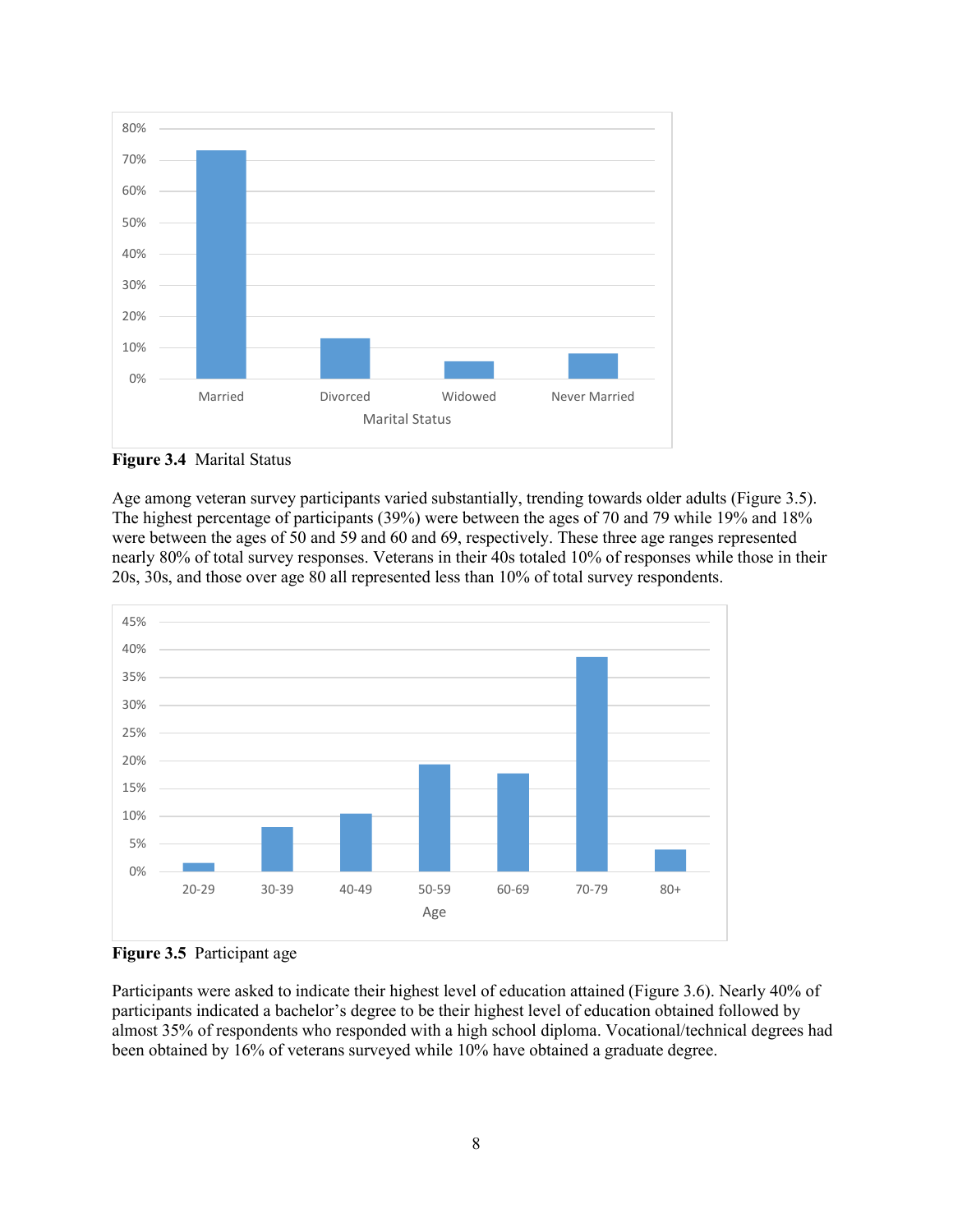

<span id="page-14-0"></span>**Figure 3.6** Highest education level attained

Respondents indicated a wide range of annual household incomes. Figure 3.7 illustrates that roughly 10% of veterans reported their household income to be less than \$30,000 while nearly 40% replied that their annual household income was greater than \$75,000. The majority, more than 50%, indicated that their household income was between \$30,000 and \$75,000 per year.



<span id="page-14-1"></span>**Figure 3.7** Annual household income

Finally, veterans were asked to specify in which veterans group(s) they hold membership. This question permitted multiple answers shown in Figure 3.8. More than 100 respondents indicated to be members of the American Legion while 75 are members of their local Veterans of Foreign Wars (VFW) organization. Disabled American Veterans (DAV) represented 52 veteran respondents and 5 veterans are members of the Purple Hearts organization.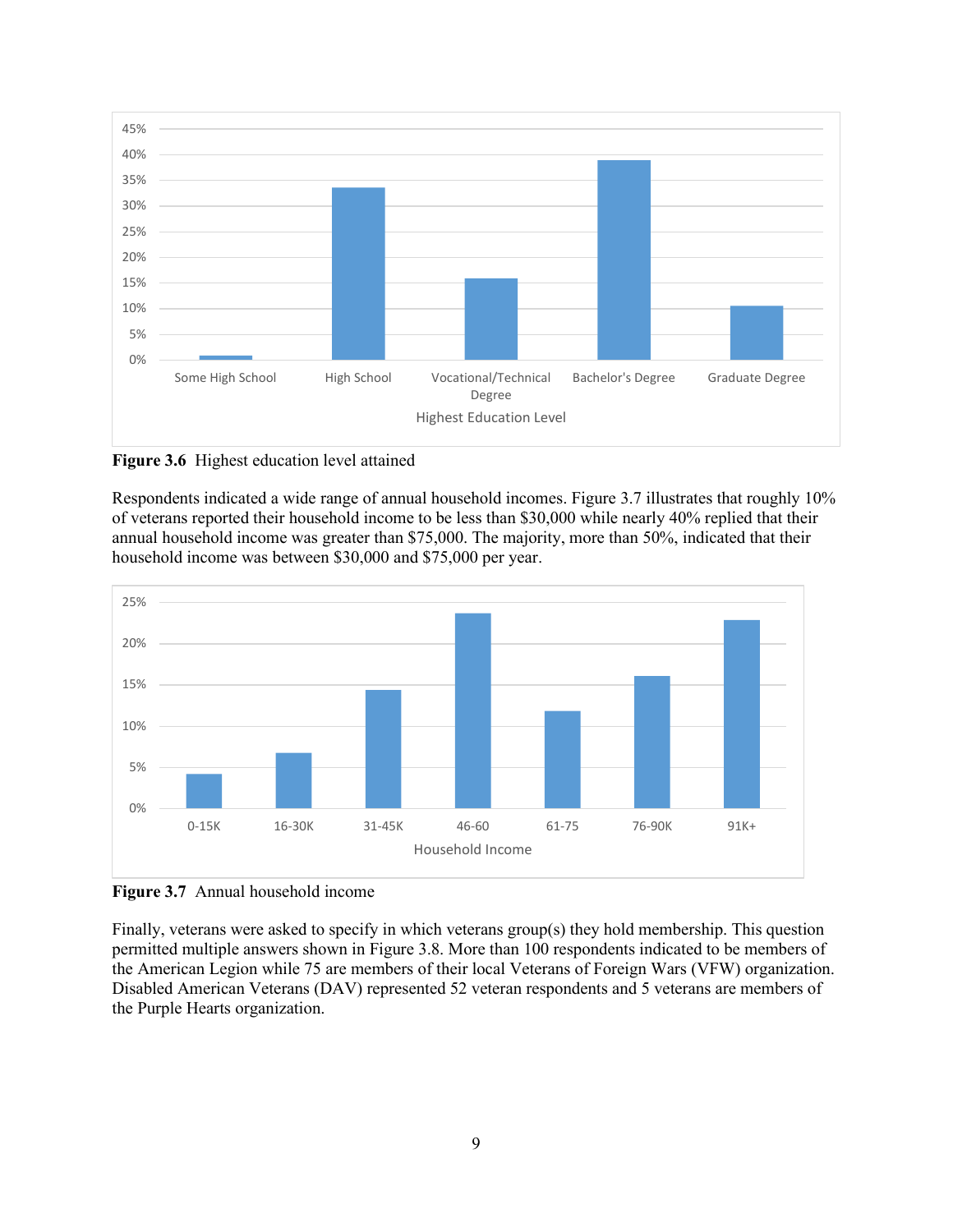

<span id="page-15-1"></span>**Figure 3.8** Veteran group membership

#### <span id="page-15-0"></span>**3.3 Mobility and Travel Patterns**

The main section of the survey asked veterans to provide information concerning how and when they travel to both medical appointments and life essential activities. Veterans were asked to indicate whether or not they were disabled and to specify their disability rating. Figure 3.9 shows that approximately twothirds of respondents were disabled, and numerous participants represent each disability rating category (Figure 3.10). To attain a disability rating, a veteran must have a condition diagnosed by a VA medical facility, and it must be service-connected. This means that there must be a verifiable connection between the disability and an event that occurred while the veteran was in active service (Department of Veteran Affairs 2022).



<span id="page-15-2"></span>**Figure 3.9** Disabled veterans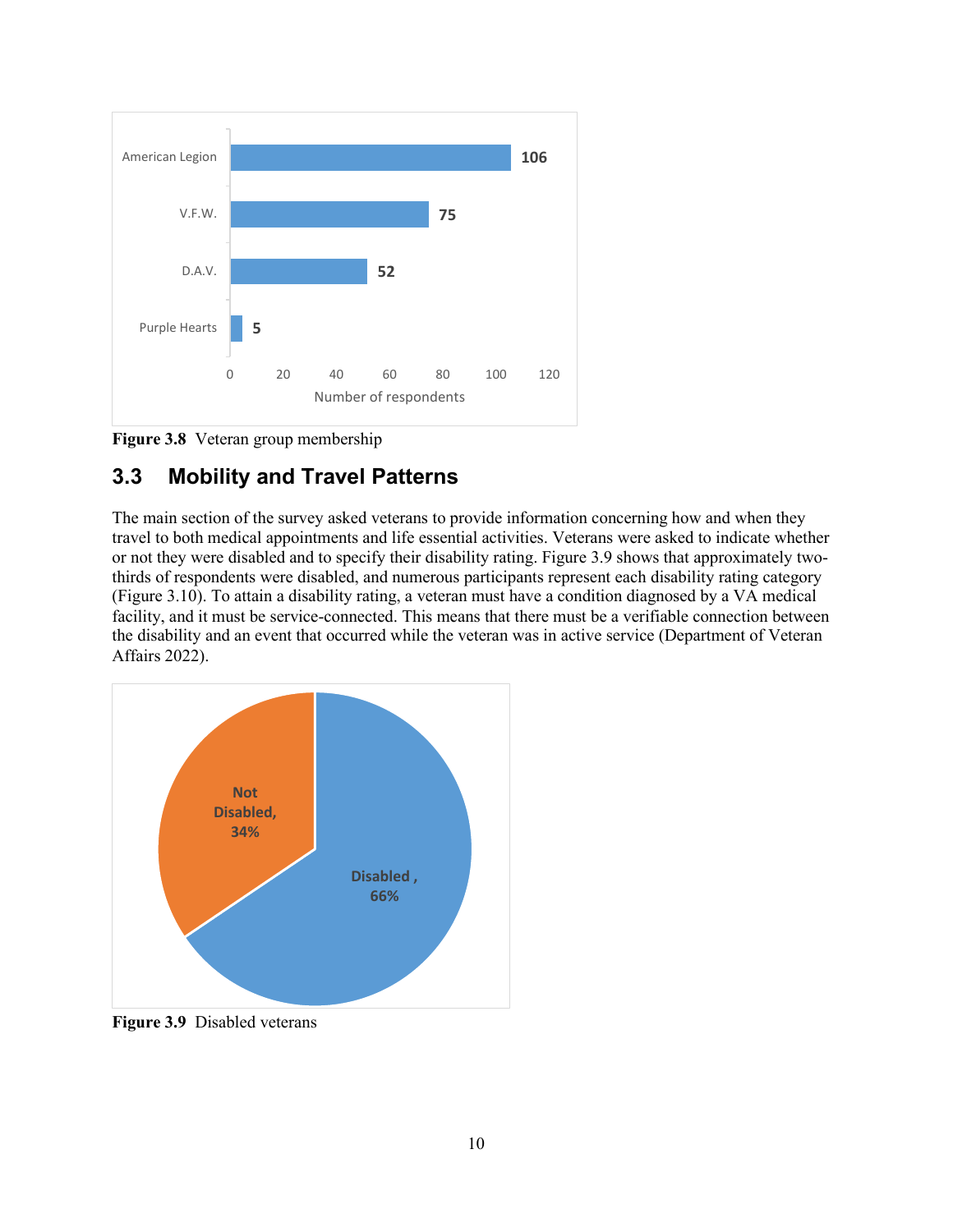

<span id="page-16-0"></span>**Figure 3.10** Veteran disability ratings

Veterans were also asked to specify the nature of their disability (Figure 3.11). This question allowed for the indication of more than one disability with a number of veterans selecting more than one. More than half of respondents indicated they had a hearing impairment and more than one-third specified a mental health disability. Nearly 10% indicated they use a walker or a cane due to mobility issues while disabilities requiring either a service animal or a wheelchair were specified by less than 5% of respondents. Finally, cognitive disabilities were indicated by less than 5% of veterans as well.



<span id="page-16-1"></span>**Figure 3.11** Veteran disabilities

A series of questions regarding veteran medical services followed. First, veterans were asked how far they travel to a veteran health care facility (Figure 3.12). Roughly one-third of participants indicated they travel 30 miles or less one-way to their veteran health care facility. Just over 20% responded they travel between 31 and 60 miles, and nearly half of veterans replied that they travel more than 60 miles one-way to receive medical services.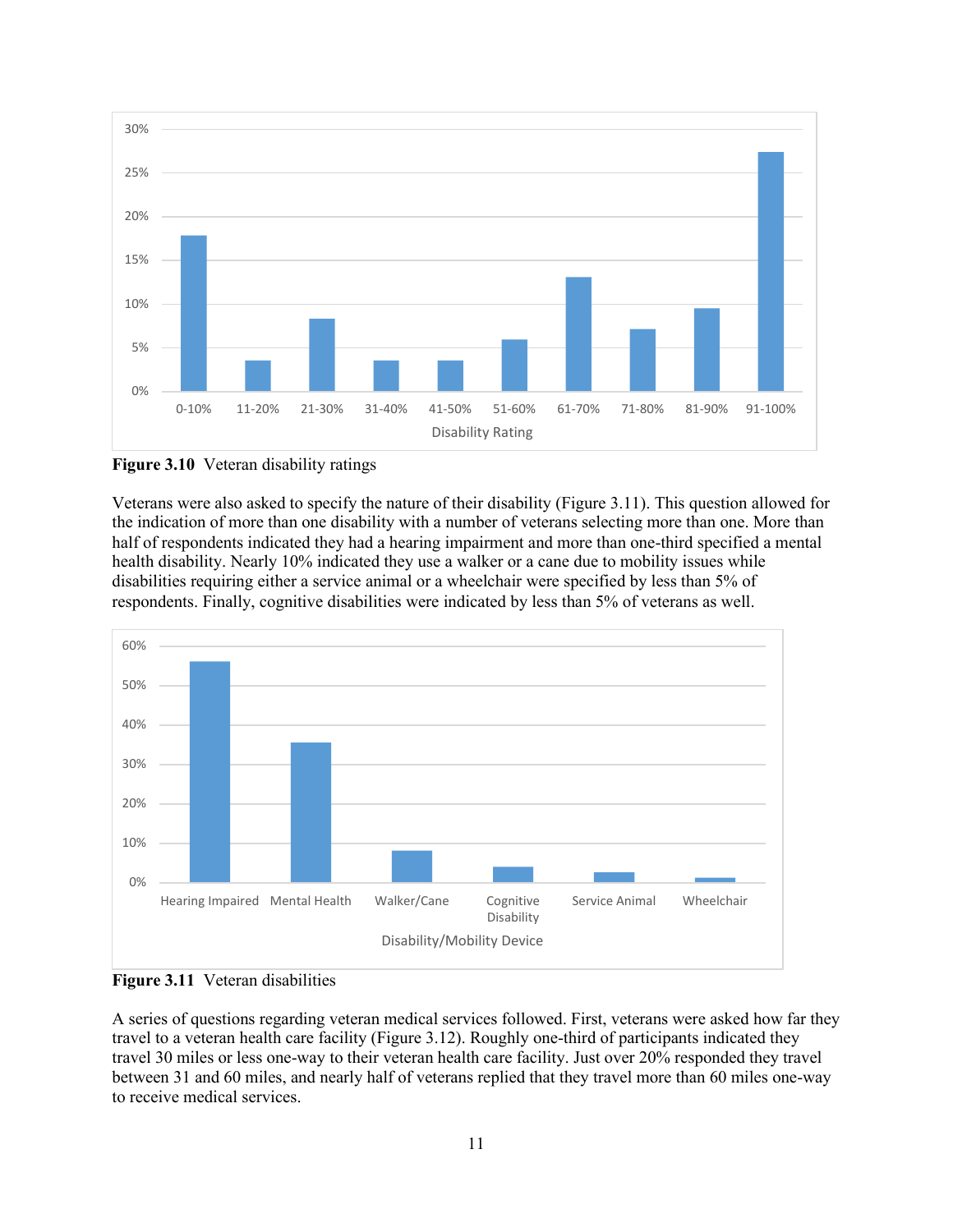

<span id="page-17-0"></span>**Figure 3.12** Distance traveled to veteran medical services

Next, veterans were questioned how they typically travel to their medical appointments (Figure 3.13). About 80% of veterans indicated they drive themselves to their own appointments while 8% indicated utilizing veteran transportation service to travel to veteran medical appointments. Finally, 5% indicated they either use Disabled American Veterans (DAV) transportation, or travel as passengers by private vehicle to access veteran medical services.



<span id="page-17-1"></span>**Figure 3.13** Travel mode to veteran medical appointments

Veterans were also asked about the frequency with which they travel to appointments at their veteran health care facility (Figure 3.14). More than 75% indicated they visit their respective facility either semiannually or annually. Four percent specified weekly appointments while 20% have monthly veteran healthcare appointments.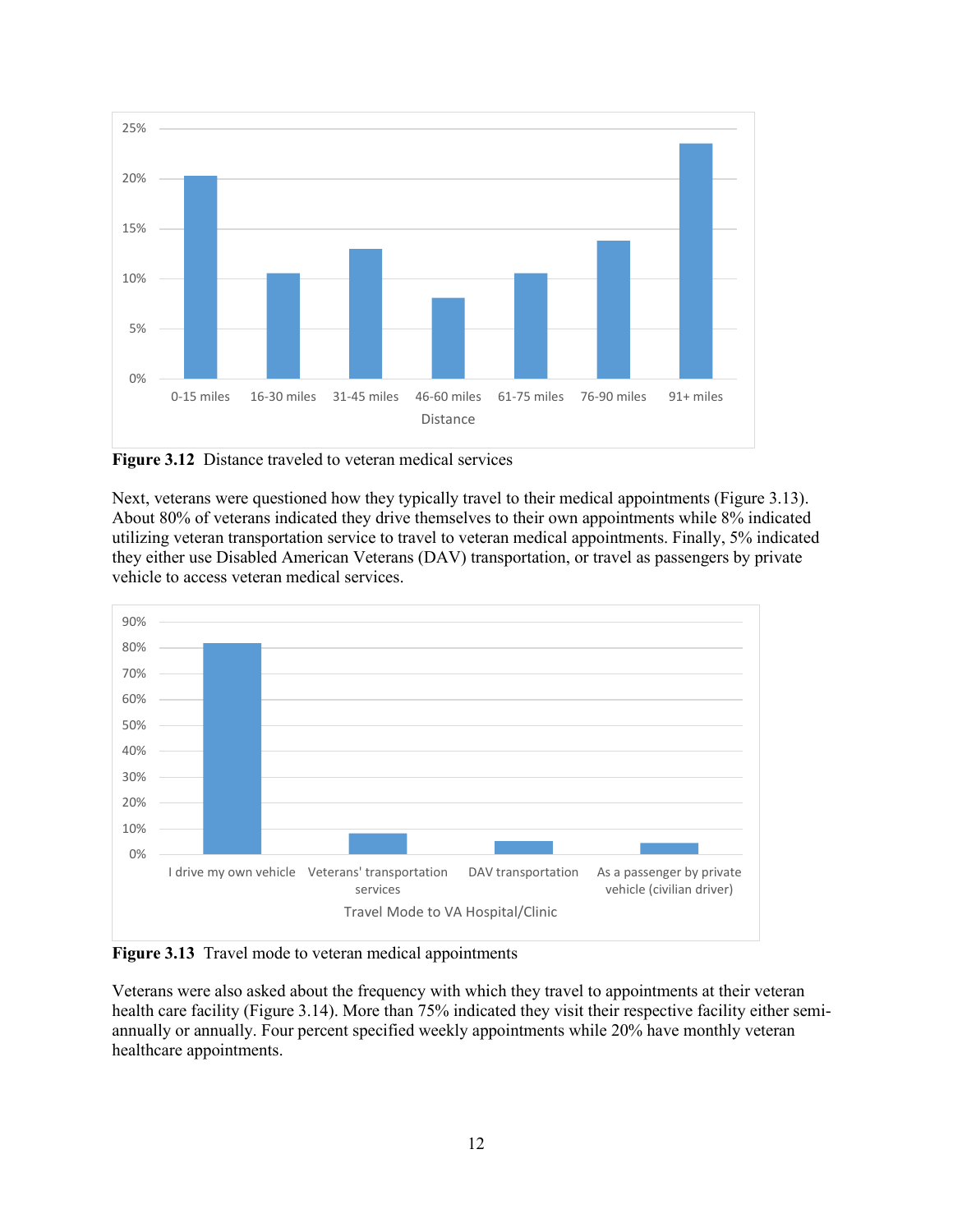

<span id="page-18-0"></span>**Figure 3.14** Frequency of veteran health care appointments

Questions regarding medical appointments and telemedicine showed that veterans have experienced considerable change during the COVID-19 pandemic. First, 20% of respondents indicated they have had difficulty accessing their veteran healthcare facility due to COVID-19 (Figure 3.15). The main problems cited included appointments being canceled or changed to telemedicine appointments. More than half of survey participants indicated they currently use or have used telemedicine in the past (Figure 3.16) with approximately one-third of these participants responding that they began using telemedicine as a direct result of the COVID-19 pandemic (Figure 3.17).



<span id="page-18-1"></span>Figure 3.15 Has COVID-19 affected travel to veterans healthcare facility?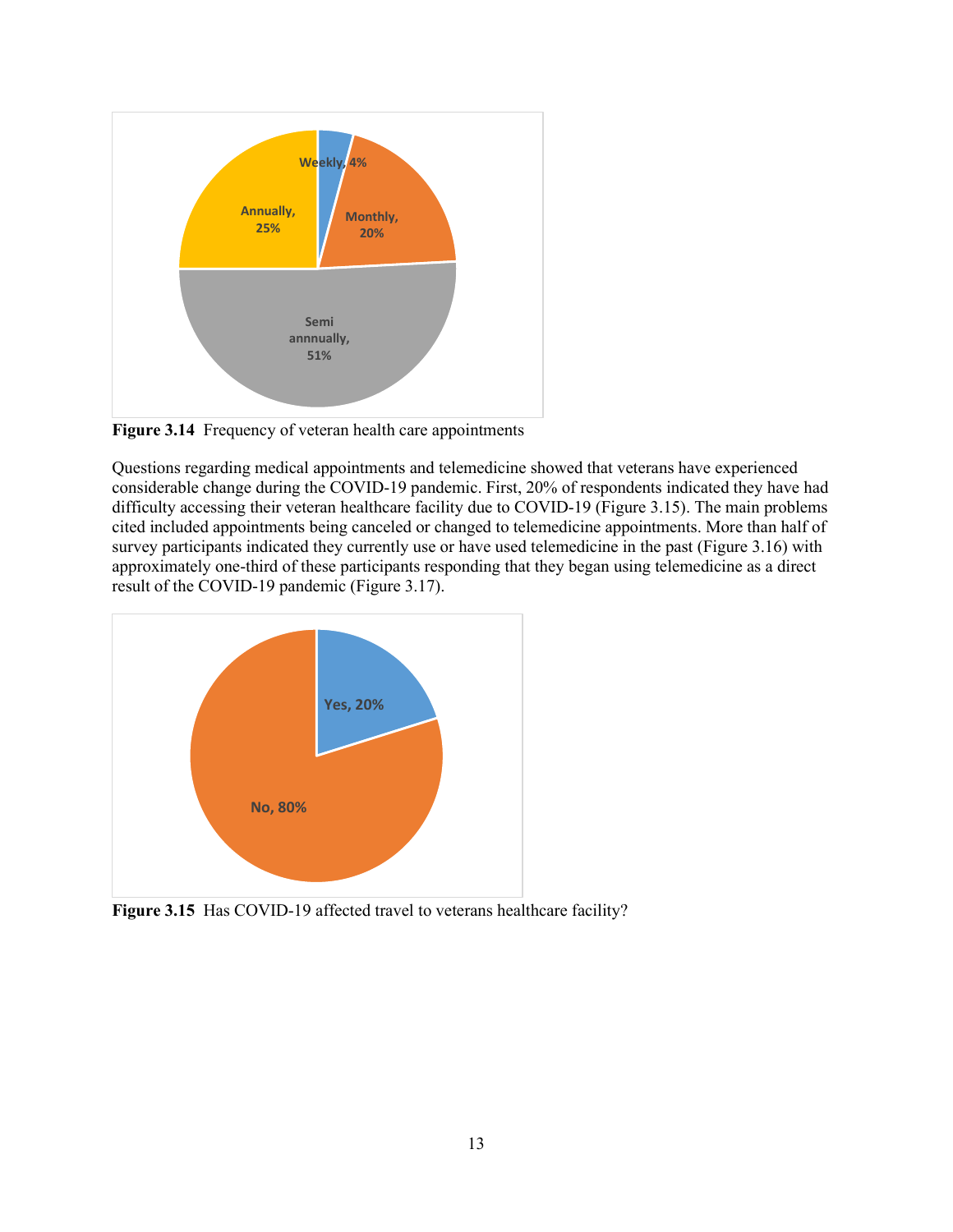

<span id="page-19-0"></span>Figure 3.16 Have you used telemedicine?



<span id="page-19-1"></span>Figure 3.17 Did you begin using telemedicine due to COVID-19?

The next survey section asked veterans travel questions pertaining to work, essential, and social activities. Respondents were first asked whether or not they worked outside their home with 65% indicating they did. Next, they were asked their one-way travel distance to work (Figure 3.18). More than half of respondents answered they travel between 0 to 10 miles to work while 17% indicated they travel either 11 to 20 miles or 21 to 30 miles to work. Eight percent travel between 31 to 60 miles one-way to work, and 6% indicated travelling more than 60 miles one-way to work.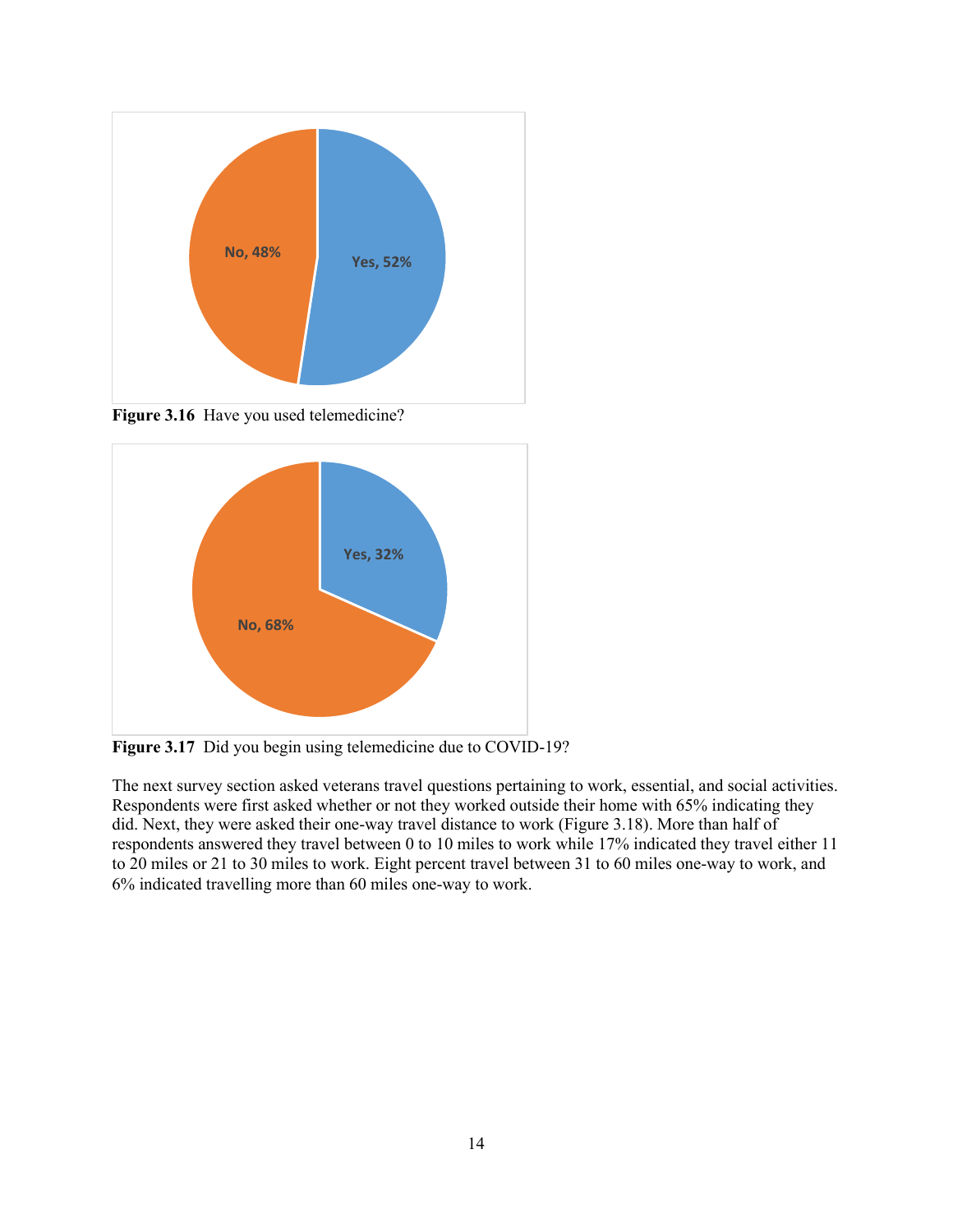

<span id="page-20-0"></span>**Figure 3.18** Veteran one-way travel distance to work

Travel for essential and social activities was also measured (Figure 3.19). This question allowed for more than one activity to be chosen by veterans. Both grocery and general shopping were chosen by more than 80% of respondents. Community events were chosen by nearly 60% of respondents, and church was chosen by almost half. Veteran support groups, athletic events, and community center activities were chosen by between 30 and 50% of participants, respectively.



<span id="page-20-1"></span>**Figure 3.19** Essential and social activities performed

Finally, veterans were asked how they travel to essential and social activities with 93% specifying they drive their own vehicle (Figure 3.20). Four percent answered that they travel as a passenger by private vehicle while 3% use public transportation. Note that 95% of married veterans indicated that their spouse does not have a mobility issue so it can be assumed veterans traveling by private vehicle are primarily being driven by their spouses.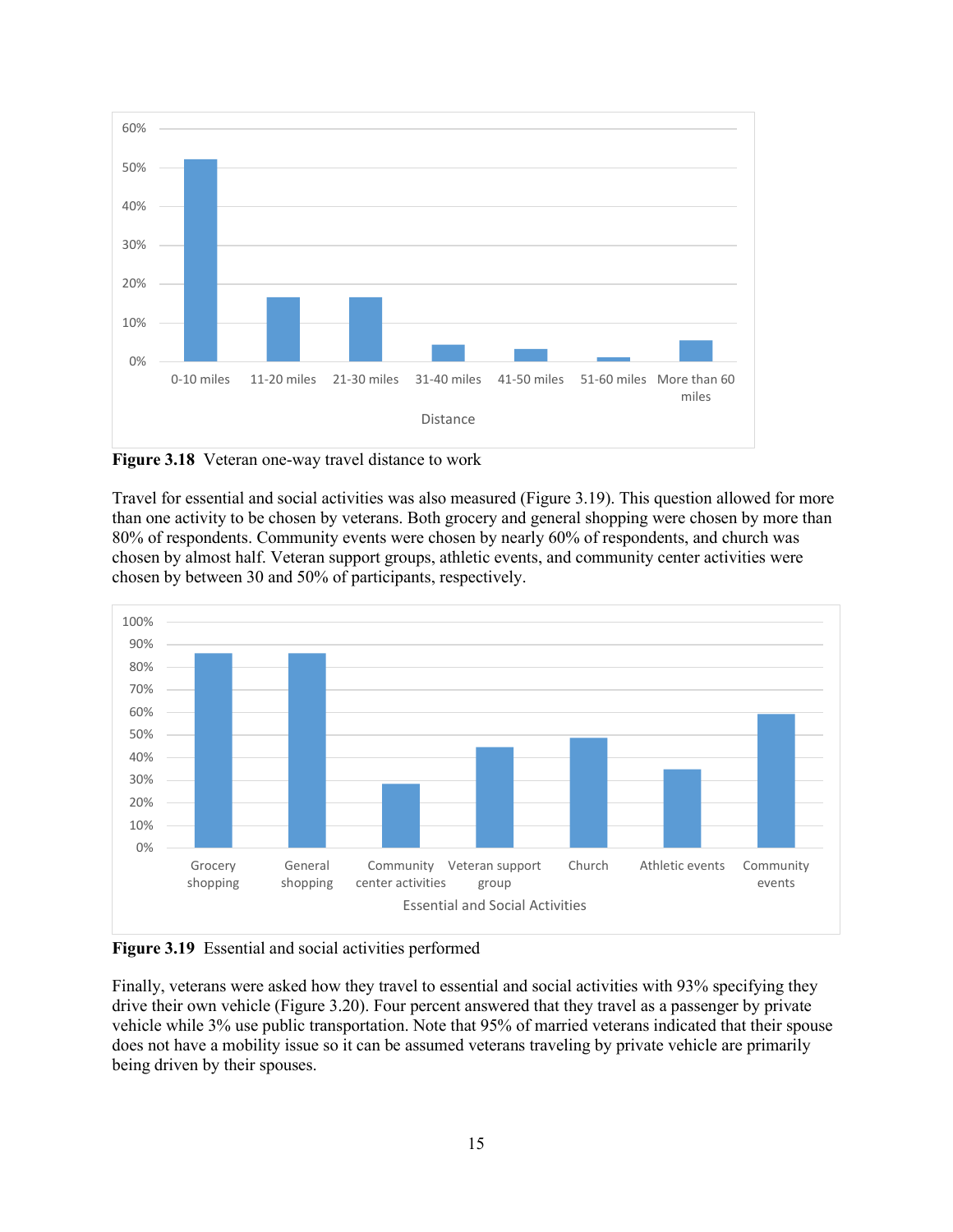

<span id="page-21-1"></span>**Figure 3.20** Travel mode to essential and social activities

### <span id="page-21-0"></span>**3.4 Safety and Food Insecurity**

The final section of the survey asked veterans about their experiences during the COVID-19 pandemic regarding safety and food security. First, participants were questioned about whether or not they felt safe during the COVID-19 pandemic while using shared transportation. Seventy-five percent of respondents indicated they felt safe using shared transportation during the pandemic while 25% did not (Figure 3.21). One veteran respondent indicated a COVID-19 positive veteran required transportation for surgery, and the vehicle driver was infected and died as a result.



<span id="page-21-2"></span>**Figure 3.21** Shared transportation safety during COVID-19 pandemic

Food insecurity was found to be an issue for 8% of veteran respondents during the COVID-19 pandemic (Figure 3.22). The survey respondents that identified food insecurity as an issue during the pandemic were within subpopulation groups identified by Babbitt and Smith (2021) that experience food insecurity. Although Babbitt and Smith (2021) studied working-age veterans between the age of 18-64 and 20% of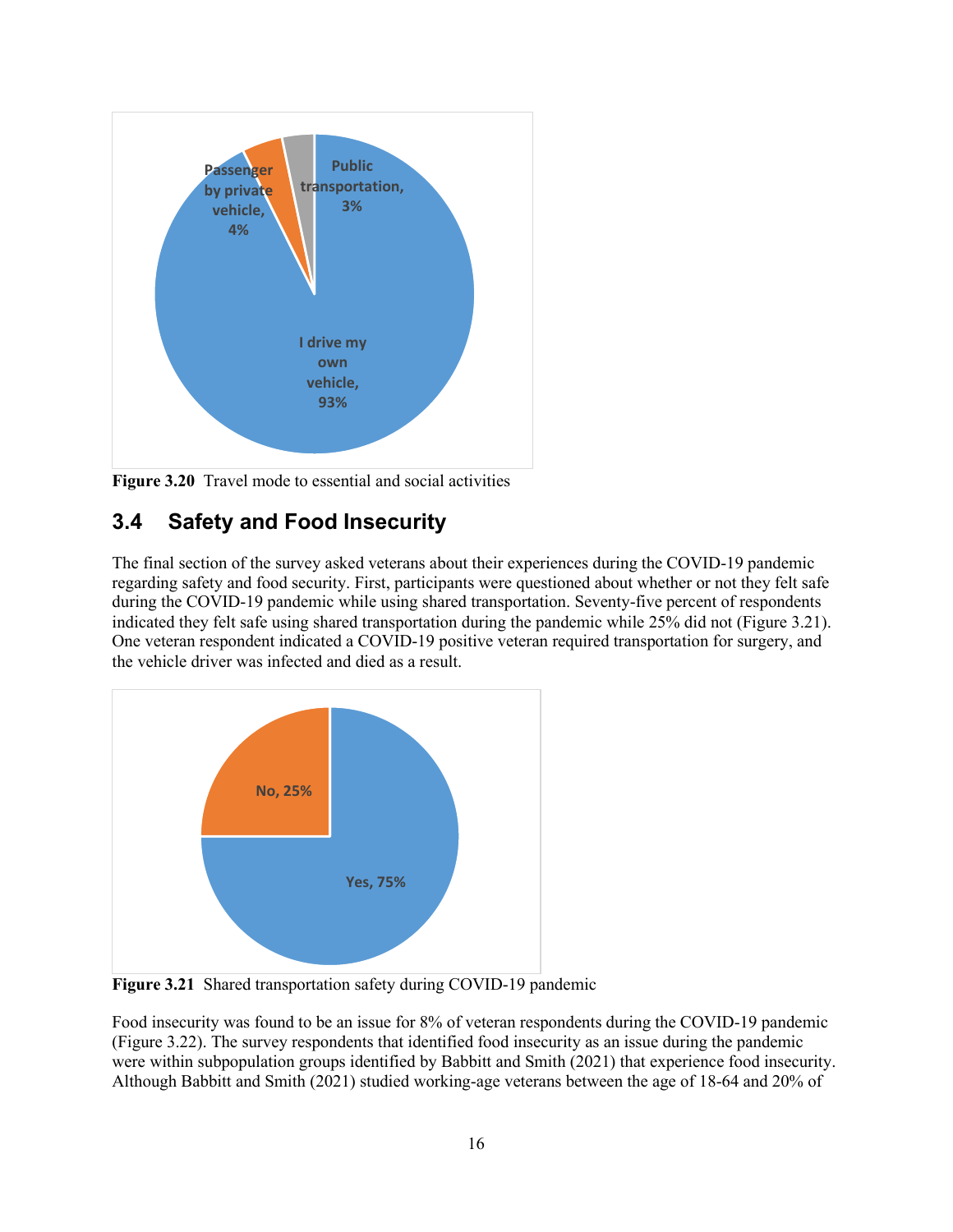the respondents from this study were older than 64, all of the survey respondents that reported food insecurity had a disability and 50% of the respondents were female.

The food insecure veterans lived mainly in very remote areas with limited access to services during the pandemic. When asked about the reasons for food insecurity during the pandemic, 90% of survey participants specified that restaurants were closed, while 50% indicated that stores were closed as well (Figure 3.23). Thirty percent designated either the inability to purchase food online, or a lack of finances for their insecurity. Finally, 30% of respondents also indicated that not being able to wear a mask was a cause of their food insecurity as their local grocery stores were requiring them for entry to their business. Twenty percent reported the food insecurity was due to lack of transportation (Figure 3.23).



<span id="page-22-0"></span>**Figure 3.22** Food insecurity during COVID-19 pandemic



<span id="page-22-1"></span>**Figure 3.23** Food access difficulties during the COVID-19 pandemic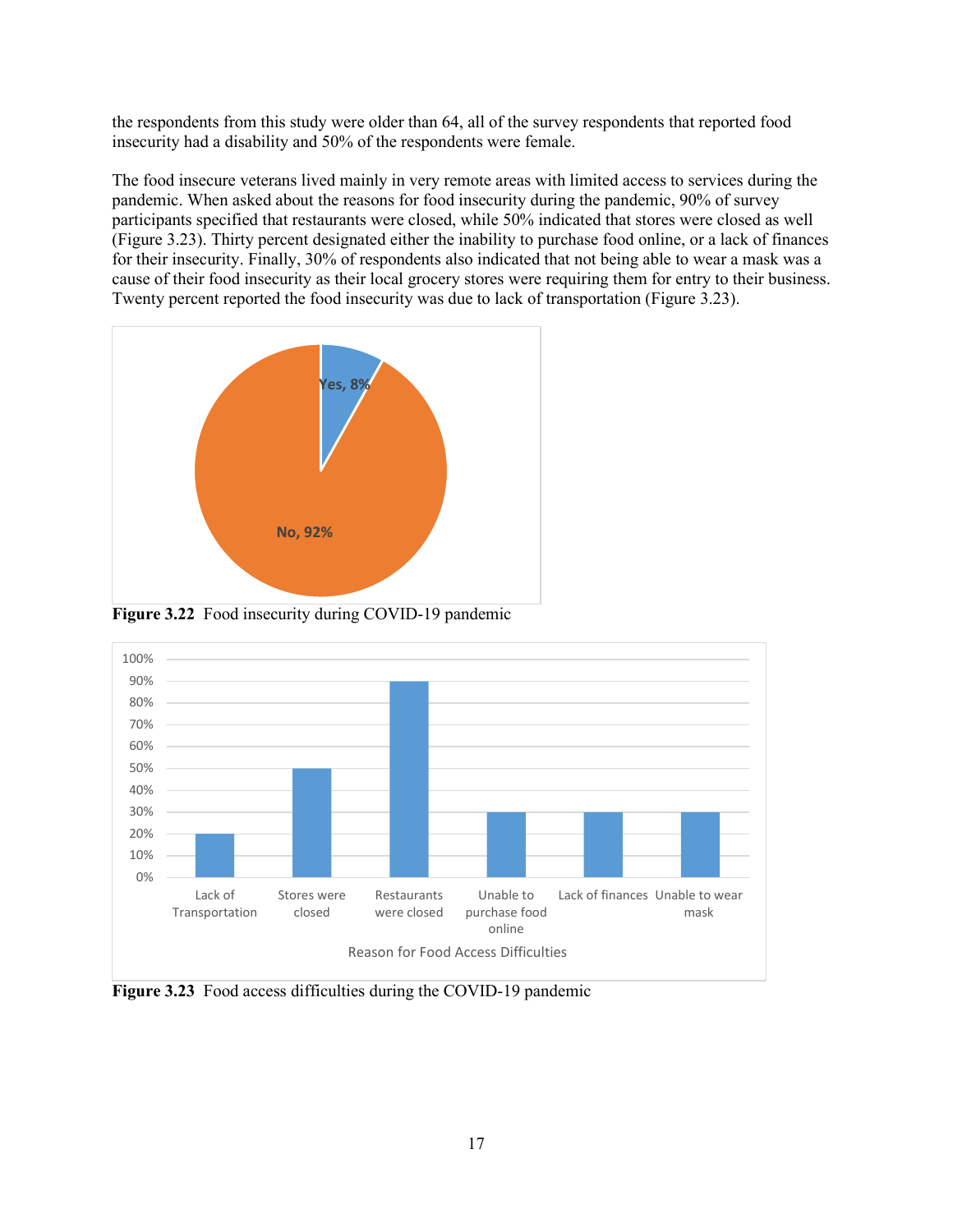<span id="page-23-0"></span>An open-ended question concluded the survey asking what increased transportation services would improve veterans' quality of life. An increase in consistent, accessible transportation that serves a greater area was indicated by numerous respondents. Increases in both Uber and Lyft services were also requested along with greater rail service in certain locations. Gas prices were also a major problem for many veteran respondents as the higher prices have made many limit their transportation to regional shopping communities. Finally, more DAV vans were requested by many, but finding willing drivers has been difficult throughout the survey study area.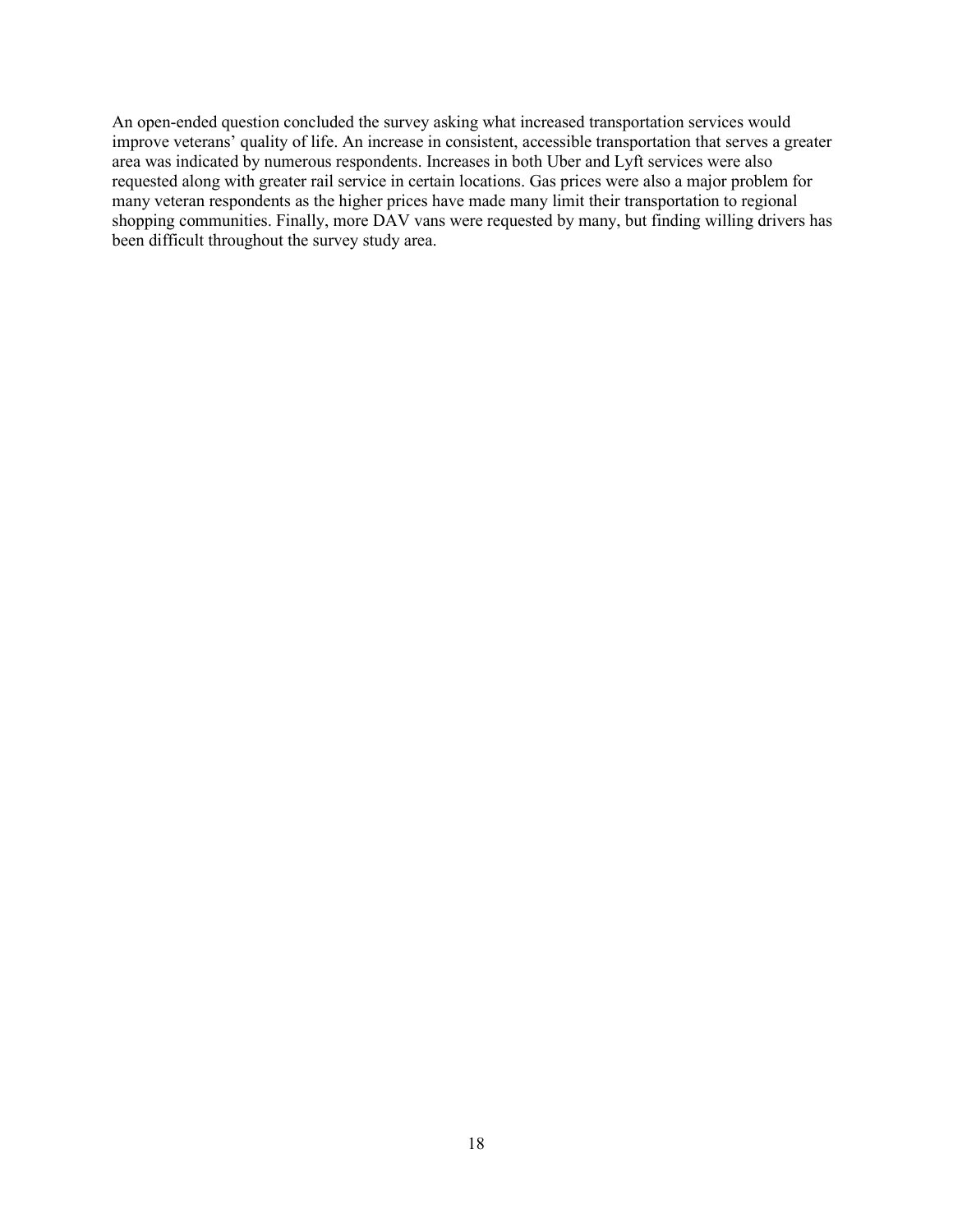# **4. VETERAN MOBILITY SIMULATIONS**

A simulation overview and results for rural veteran mobility are the focus of this chapter. Simulations were completed from a transit agency perspective to predict the number of veteran passengers required for Veterans Affairs (VA) Health Care Center medical trips so that transit fare recovery levels are equaled or exceeded. Simulations were conducted for transit agencies that serve the VA health care centers in Fargo, ND, St. Cloud, MN, Mankato, MN, Sioux Falls, SD, and Norfolk, NE. Sensitivities focused on targeted fare recovery levels for all five different VA health care centers as well. These simulations and findings build on previous work conducted by Peterson (2014).

### <span id="page-24-0"></span>**4.1 Methodology**

Simulations were designed to concentrate on the feasibility of VA health care centers coordinating with transit agencies to provided veteran medical transportation. Specific attention was given to the different transportation reimbursement levels associated with each medical trip corresponding to a certain VA health care center. The specific purpose of the simulations was to determine when it would be costeffective for transit agencies to transport veterans to their assigned health care center. All veteran medical trips were assumed to be unique and dependent on personal likings and limitations as well. To help account for the uncertainty in travel behaviors, simulations were conducted using a program called @Risk. The following discussion explains the functionality of @Risk and how it can be useful in analyzing data volatility.

When an individual encounters a problem that includes uncertainty, it becomes challenging to find an analytical model that will provide useful results.  $@Risk$ , a Microsoft Excel add-on program, uses functions that make it easier to create observations from random variables. Input variables are allowed to vary according to a given probability distribution. For example, entering RISKNORMAL (3,2) into a Microsoft Excel worksheet cell will create an observation from a normal random variable with mean 3 and standard deviation 2. When cells that include variability are replaced with  $\omega$ Risk functions, a simulation is run that generates a result defined as an output. The purpose of the simulation is to imitate real-life circumstances. Within the model, a particular @Risk cell is simulated a set number of times, called iterations, to provide an output. The output value varies for each iteration, depending on the values of the random inputs. The result of the simulation, therefore, is not just a single value for the output but a probability distribution for the output, from which the mean, standard deviation, range, or percentiles can be calculated.

Various probability distributions can also be defined within  $@Risk$  for the input variables. Decisionmakers then have the option of using a probability distribution that best fits their given dataset. Some common distributions include normal, logistic, uniform, exponential, and many more. The technique of simulation can also be chosen. For this research, Monte Carlo simulations were used as they were thought to best represent the conditions being analyzed. The random number used for each iteration using a Monte Carlo simulation is similar to a spin on the roulette wheel in a casino. Comparable to these spins, the random numbers used to generate results during each iteration are independent from one another. Previous research by Peterson (2014) used this same technique to generate estimates.

The two main variables used to represent uncertainty for this research were transit operating cost per mile and fare recovery percentage for all transit agencies. These variables were selected because they represented two of the most highly regarded statistics when an agency is contemplating expanding or reducing service levels, and they also displayed significant variability within the dataset. Sensitivities included altering the percentage of fare recovery to show the change in ridership necessary to meet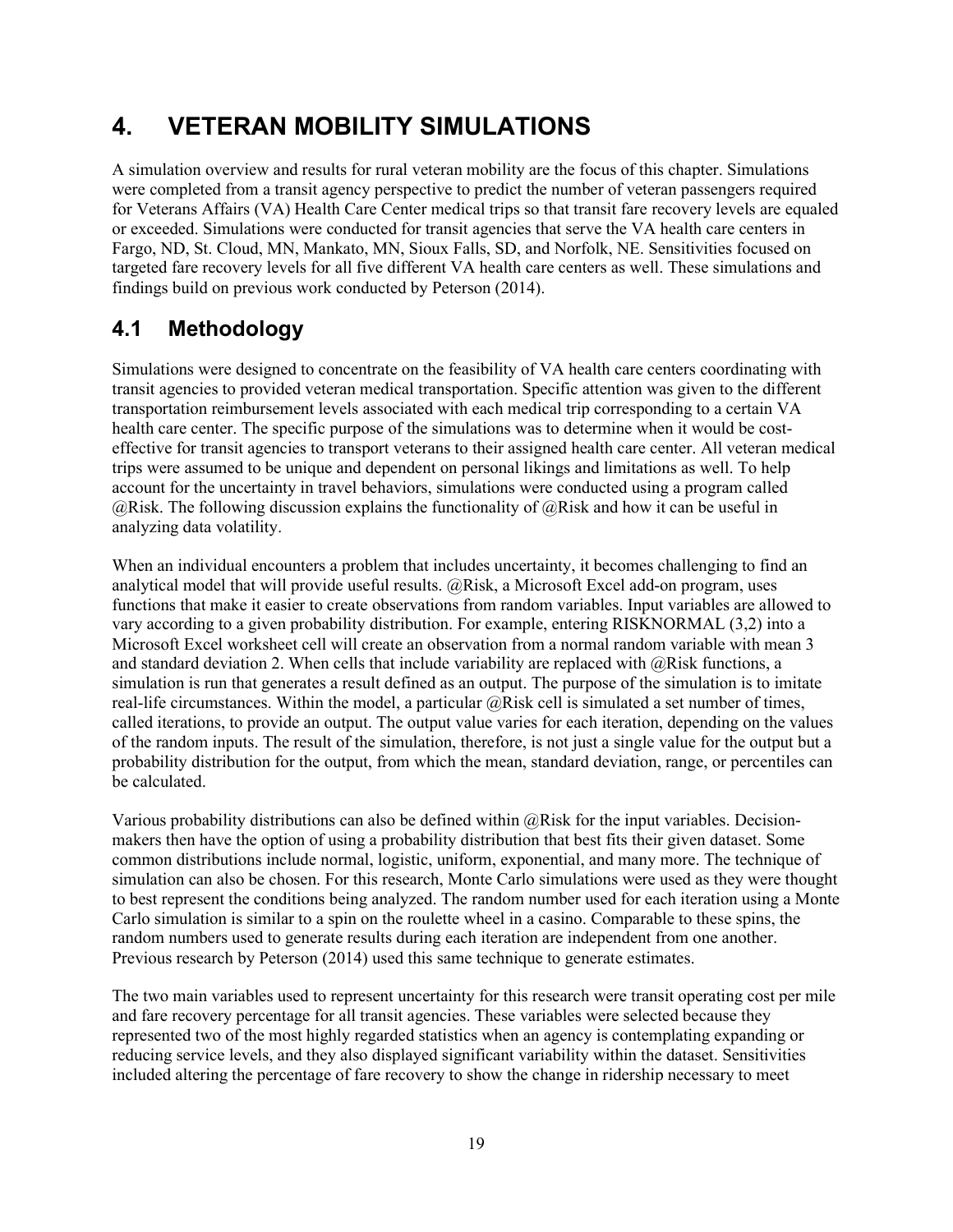specific fare recovery levels. The following section will illustrate and describe variables used in the simulations.

#### <span id="page-25-0"></span>**4.2 Data and Definitions**

Data used in simulations were collected from a combination of the Department of Veterans Affairs (2022), the National Transit Database (2019), and survey findings discussed in the previous chapter. Table 4.1 illustrates three important variables used throughout the simulations. These are the transit agency averages for operating expense per mile and fare recovery percentage for agencies that currently or could potentially serve VA health centers in Fargo, ND, St. Cloud, MN, Mankato, MN, Sioux Falls, SD, and Norfolk, NE. Operating expense per mile are similar between the five locations with average operating expense per mile of less than \$4 per mile near Fargo, ND and Norfolk, NE while the other three locations all have operating expenses between \$4 and \$5 per mile. Fare recovery rates among the five locations do not vary considerably. Fargo, ND has the lowest fare recovery rate at 9.0% and Norfolk, NE showed the highest at 13.2% with the other three locations having fare recovery rates between 9% and 12%. The VA travel reimbursement of 41.5 cents per mile for health care services is constant for all five locations and throughout the country. Simulations all assume that veterans would either drive themselves individually to VA medical appointments or they would use public transit. Therefore, every trip taken via public transit would otherwise by reimbursed by the VA at 41.5 cents/mile.

| <b>Table 7.1</b> Important Bimulation variables |                                  |                         |                                   |  |  |  |
|-------------------------------------------------|----------------------------------|-------------------------|-----------------------------------|--|--|--|
| <b>VA Health Care</b><br><b>Center</b>          | Operating<br><b>Expense/mile</b> | Fare<br><b>Recovery</b> | <b>VA Travel</b><br>Reimbursement |  |  |  |
| Fargo, ND                                       | \$3.91                           | $9.0\%$                 | 41.5 cents/mile                   |  |  |  |
| St. Cloud, MN                                   | \$4.61                           | $9.3\%$                 | 41.5 cents/mile                   |  |  |  |
| Mankato, MN                                     | \$4.80                           | $10.2\%$                | 41.5 cents/mile                   |  |  |  |
| Sioux Falls, SD                                 | \$4.53                           | 12.0%                   | 41.5 cents/mile                   |  |  |  |
| Norfolk, NE                                     | \$3.44                           | 13.2%                   | 41.5 cents/mile                   |  |  |  |

<span id="page-25-2"></span>**Table 4.1** Important Simulation Variables

The VA medical travel reimbursement is offered to veterans who meet certain criteria. Veterans may qualify for the travel reimbursement benefit if:

- they have a VA disability rating of 30% or more,
- they are traveling for treatment of a service-connected condition
- they receive a VA pension
- their income does not exceed the maximum annual VA pension rate
- they are traveling for a scheduled compensation or pension examination
- they are traveling to get a service dog
- they can't afford to pay for travel as defined by VA guidelines

Department of Veterans Affairs (2022)

#### <span id="page-25-1"></span>**4.3 VA Health Care Center Simulation Results**

VA health care location scenarios were developed to estimate coordination efforts for rural public transit agencies who currently or potentially serve regional VA health care centers. Figure 4.1 illustrates the five regional veteran health care regions analyzed including Fargo, ND, St. Cloud, MN, Mankato, MN, Sioux Falls, SD and Norfolk, NE. All five locations were chosen because more than 60% of survey respondents indicated that they receive veteran medical care at one of these veteran health care centers. Also, travel simulations coordinating VA health care centers and rural public transit agencies were completed at three different distance radiuses from each VA health care center as seen in Figure. 4.1. The market radiuses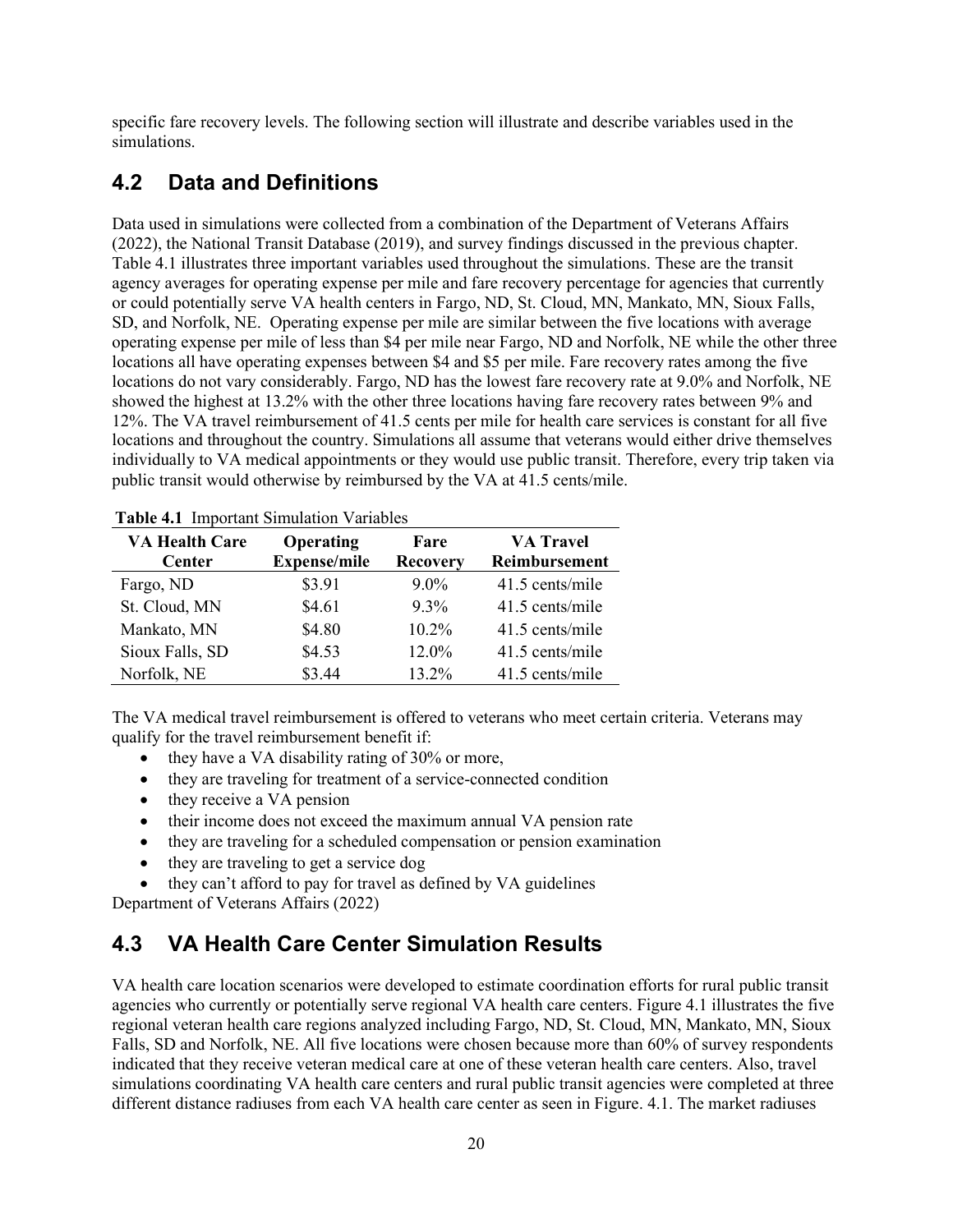were set to 30, 50, and 100 miles from each center, which corresponded with survey results. Veteran responses indicated that nearly one-third travel 30 miles or less one-way to receive veteran health services, another 20% travel between 30 and 50 miles one-way while nearly half travel more than 50 miles to veteran medical appointments. Rural public transit agencies that serve their communities within the given radiuses were used in simulations. At the 100-mile radius, there is an overlap within the travel regions of Fargo, ND and St. Cloud, MN, St. Cloud, MN and Mankato, MN, Mankato, MN and Sioux Falls, SD and Sioux Falls, SD and Norfolk, NE, at the 100-mile radius level. Because of this, simulations allowed the same transit agency to serve more than one veteran health care center if their location fell within the service region of more than one center.



**Figure 4.1** VA health care center travel regions

<span id="page-26-1"></span><span id="page-26-0"></span>The initial simulation evaluated rural transit agencies within 50 miles of the five regional VA health care centers. Variables used are illustrated in Table 4.2. The simulation was conducted for a 100-mile round trip. Both the operating expense per mile and the fare recovery rate were calculated using  $@Risk$ . Distributions used in the calculations included extreme value, exponential, normal, uniform, and triangular. Notice how the values are similar to the average values in Table 4.1, but not the same, showing the variability present within the data. The fare recovery was then divided by various potential VA reimbursement rates ranging from 10 to 40 cents per mile. This reimbursement rate is based on one veteran driving their own personal vehicle so the results demonstrate how many veterans a transit agency must transport to equal their current fare recovery rate for a given trip at a given distance. This result shows a transit agency the minimum number of veterans that must be transported per trip to equal their current fare recovery level.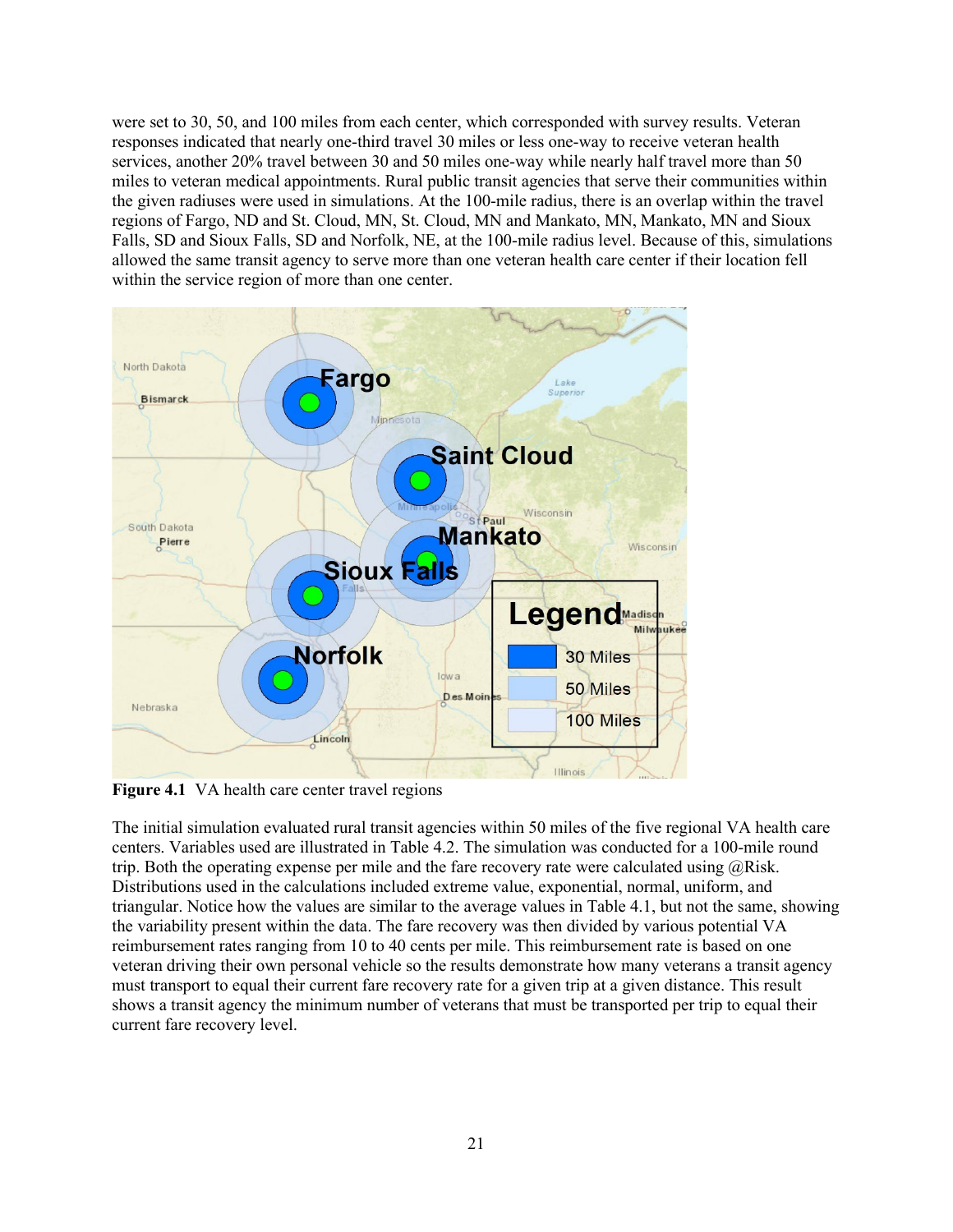|               | <b>Operating</b> | Fare            |                |                      |                   |
|---------------|------------------|-----------------|----------------|----------------------|-------------------|
| Regional      | Expense/Mi.      | <b>Recovery</b> | Trip           | <b>Average Total</b> | <b>Total Fare</b> |
| Location      | @Risk            | @Risk           | <b>Mileage</b> | <b>Trip Cost</b>     | <b>Recovery</b>   |
| Fargo, ND     | \$4.04           | $8.6\%$         | 100            | \$404                | \$34.82           |
| St. Cloud, MN | \$5.34           | $8.7\%$         | 100            | \$534                | \$46.49           |
| Mankato, MN   | \$4.40           | $10.1\%$        | 100            | \$440                | \$44.51           |
| Sioux Falls,  |                  |                 |                |                      |                   |
| <b>SD</b>     | \$5.18           | 12.0%           | 100            | \$518                | \$61.99           |
| Norfolk, NE   | \$4.06           | 13.3%           | 100            | \$406                | \$53.92           |

**Table 4.2 Regional Simulation Variables**

In this chapter, all of the results related to the number of passengers per trip are rounded up to the next whole number, even though exact results often show fractions of passengers. Whole numbers are used because all simulations need to meet or exceed the estimated totals to cover fare recovery rates and each passenger represents one person who cannot be divided. Therefore, Figure 4.2 illustrates that with a VA reimbursement rate of 10 cents per mile transit agencies within both a 30- and 50-mile radius from Fargo, ND, must transport 4 passengers to exceed their current fare recovery level. Three passengers must be transported within a 100-mile radius of Fargo, ND, to exceed the fare recovery level of these agencies. This is due to the lower fare recovery level present within the 100-mile radius (200-mile round trip) compared to the 60- and 100-mile round trips, respectively. Note that all point values shown throughout the results represent the mean values estimated.

As VA reimbursement rates increase, fewer veterans must be transported per trip to surpass current fare recovery levels. Also, all region-specific simulations included no fare charged to the veteran passenger by the transit agency. That's because transitioning veterans to public transit will be difficult enough, thus charging a fare for the ride could potentially deter potential riders from using the service when available. Also, notice that all of the VA reimbursement levels for the simulations were set to less than the current 41.5 cents per mile reimbursement rate for beneficiary travel used for VA medical travel. Therefore, coordinating travel between rural transit agencies and VA medical centers while either meeting or exceeding transit agency ridership numbers generated by the simulations will equal, or improve upon current fare recovery rates and VA travel reimbursement payments will drop as well.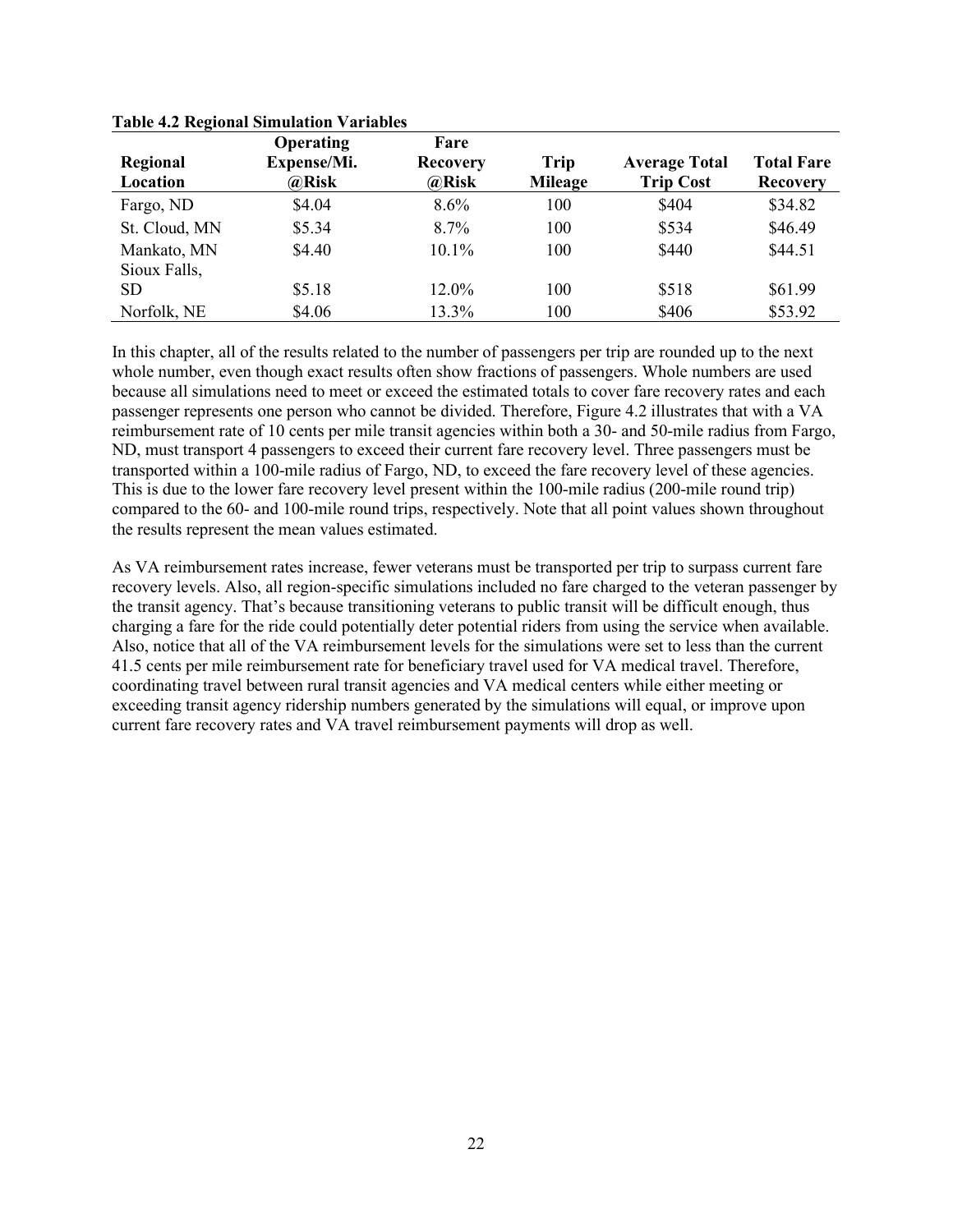

<span id="page-28-0"></span>**Figure 4.2** Fargo, ND veteran health care simulations

Figure 4.3 shows the Fargo, ND regional ridership needed to meet various fare recovery levels. Current ridership levels by trip length are illustrated within the figure. These simulations assume a 20-cent-permile VA travel reimbursement with no transit fare charged. To equal the current transit recovery rate, agencies must average between one and a half and two passengers for the trip lengths simulated. To double their current fare recovery levels agencies must transport three passengers for each 100-mile round trip and four passengers for each 60- and 200-mile round trip, respectively.



<span id="page-28-1"></span>**Figure 4.3** Fargo, ND, 20-cent-per-mile VA reimbursement

Figure 4.4 displays simulation outcomes for the St. Cloud, MN, service region. Assuming no fare was charged by transit agencies serving this region, the 200-mile round trip at the 20 cents per mile fare would require two passengers to be transported to exceed current fare recovery levels. Both the 60- and 100-mile round trips would require three veterans to be transported at the same 20-cents-per-mile fare. This was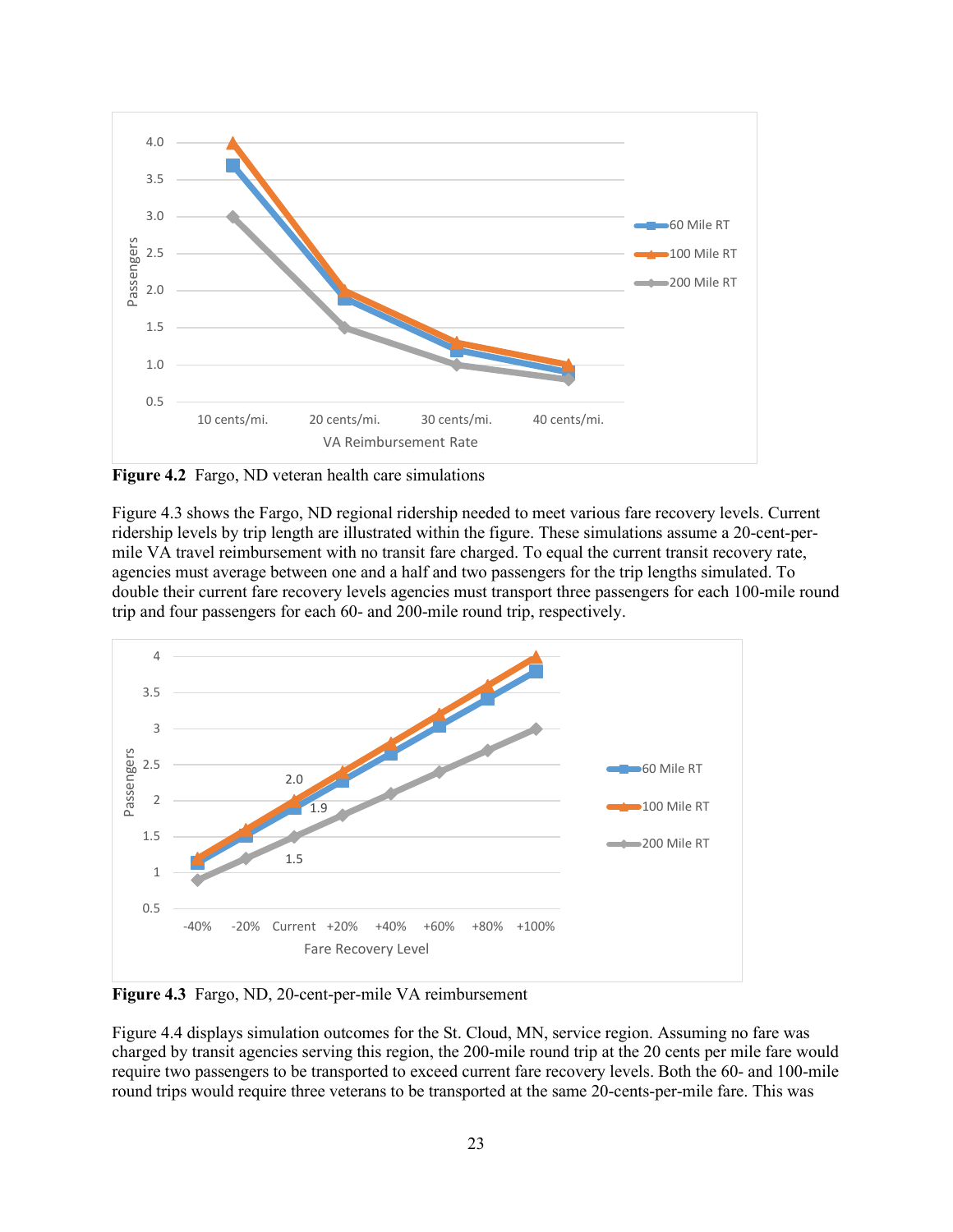

primarily due to fare recovery rates being lower for the 200-mile round trip compared to both the 60- and 100--mile round trip.

<span id="page-29-0"></span>**Figure 4.4** St. Cloud, MN veteran health care simulations

Figure 4.5 shows the St. Cloud, MN, regional transit ridership necessary to meet fare recovery levels. Once again, the shorter trips require greater ridership compared to longer trips because those agencies had higher fare recovery rates compared to agencies further from St. Cloud. Three veteran passengers were required to exceed current fare recovery levels for the 100-mile round trip while only two passengers were needed to exceed fare recovery levels for the 200-mile round trip. To double current fare recovery levels, the 100-mile trip would require six passengers while the 200-mile trip would need only four passengers, respectively.



<span id="page-29-1"></span>**Figure 4.5** St. Cloud, MN, 20-cent-per-mile VA reimbursement

Figure 4.6 shows simulation results for the Mankato, MN, service region. Results were quite similar for the three round trips lengths simulated. Thus, all three would require three passengers to ride to exceed current fare recovery levels at the 20-cents-per-mile level and five passengers to ride at the 10-cents-permile level to exceed fare recoveries.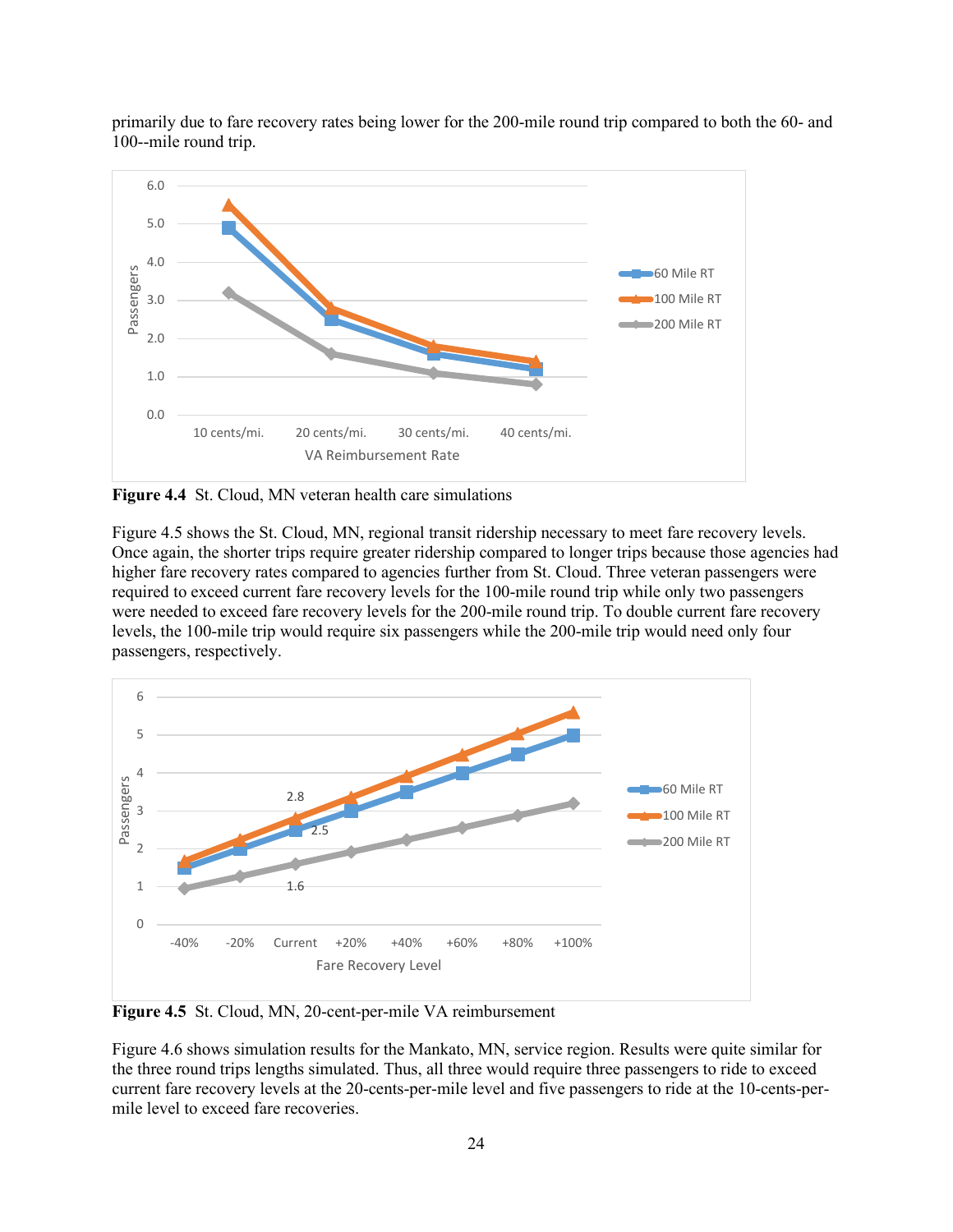

<span id="page-30-0"></span>**Figure 4.6** Mankato, MN veteran health care simulations

Similar to the previous figure, Figure 4.7 shows little variability comparing different round trip distances. Five passengers would be required to ride for transit agencies within all completed simulations to double the current fare recovery levels representing each round-trip length whereas only three need to ride to equal current fare recovery levels.



<span id="page-30-1"></span>**Figure 4.7** Mankato, MN, 20-cents-per-mile VA Reimbursement

Figure 4.8 illustrates simulation results for the Sioux Falls, SD, region. The Sioux Falls results showed little variability. This was similar to Mankato, MN, but the 200-mile round trip showed lower fare recovery levels compared to the other two while the 100-mile round trip was lower for Mankato. At the 20-cents-per-mile reimbursement rate, three veteran passengers would need to be transported to exceed fare recovery levels for all three trip distances.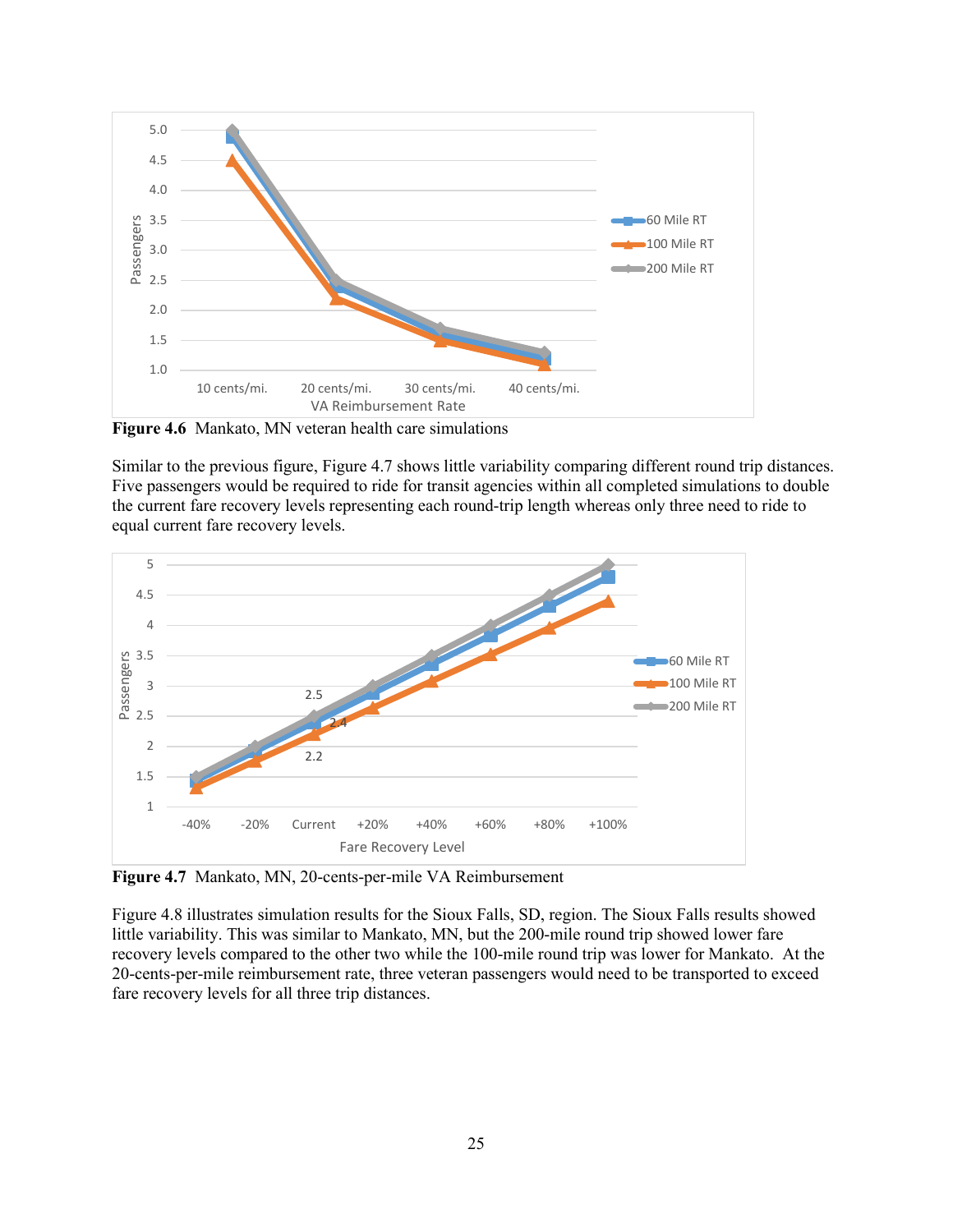

<span id="page-31-0"></span>**Figure 4.8** Sioux Falls, SD veteran health care simulations

Figure 4.9 shows the simulation results for transit ridership needed to meet different fare recovery levels for the Sioux Falls, SD, region. Because the 200-mile round trip required lower fare recoveries compared to the other two round trips, only five passengers would be needed to double fare recovery rates while the 60- and 100-mile round trips would require six passengers each.



<span id="page-31-1"></span>**Figure 4.9** Sioux Falls, SD, 20-cents-per-mile reimbursement

Figure 4.10 displays simulation results for the Norfolk, NE region. These simulations showed greater variability compared to all others. At the 10 cent per mile reimbursement rate, six passengers would need to be transported to exceed fare recovery rates for the 60- mile round trip while three and four veteran passengers would need to be transported for the 200- and 100- mile round trips, respectively. This result occurred because fare recovery rates were noticeably higher for transit agencies within a 30-mile radius of Norfolk, NE.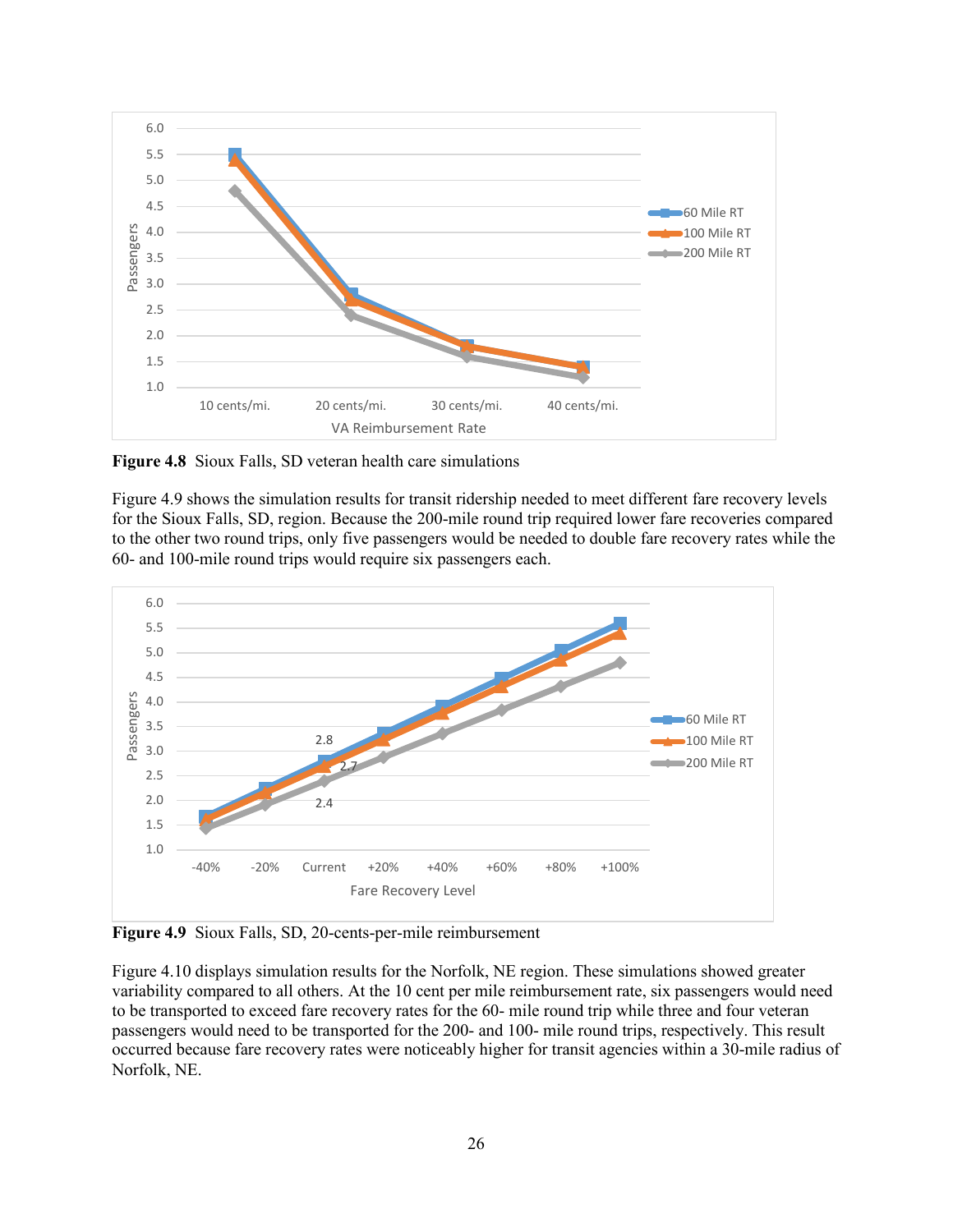

<span id="page-32-0"></span>**Figure 4.10** Norfolk, NE veteran health care simulations

Figure 4.11 simulations for Norfolk, NE showed greater variability as well, with three veteran passengers needing transport to the Norfolk VA Medical Health Center to exceed current fare recovery levels for the 60-mile round trip. However, only two passengers would require transport to exceed fare recovery levels for both the 100- and 200-mile round trips. Six passengers need to be transported to double current fare recovery levels for the 60-mile round trip while only three and four passengers would require transport to exceed fare recovery levels for the 200- and 100-mile round trips.



<span id="page-32-1"></span>**Figure 4.11** Norfolk, NE, 20-cents-per-mile reimbursement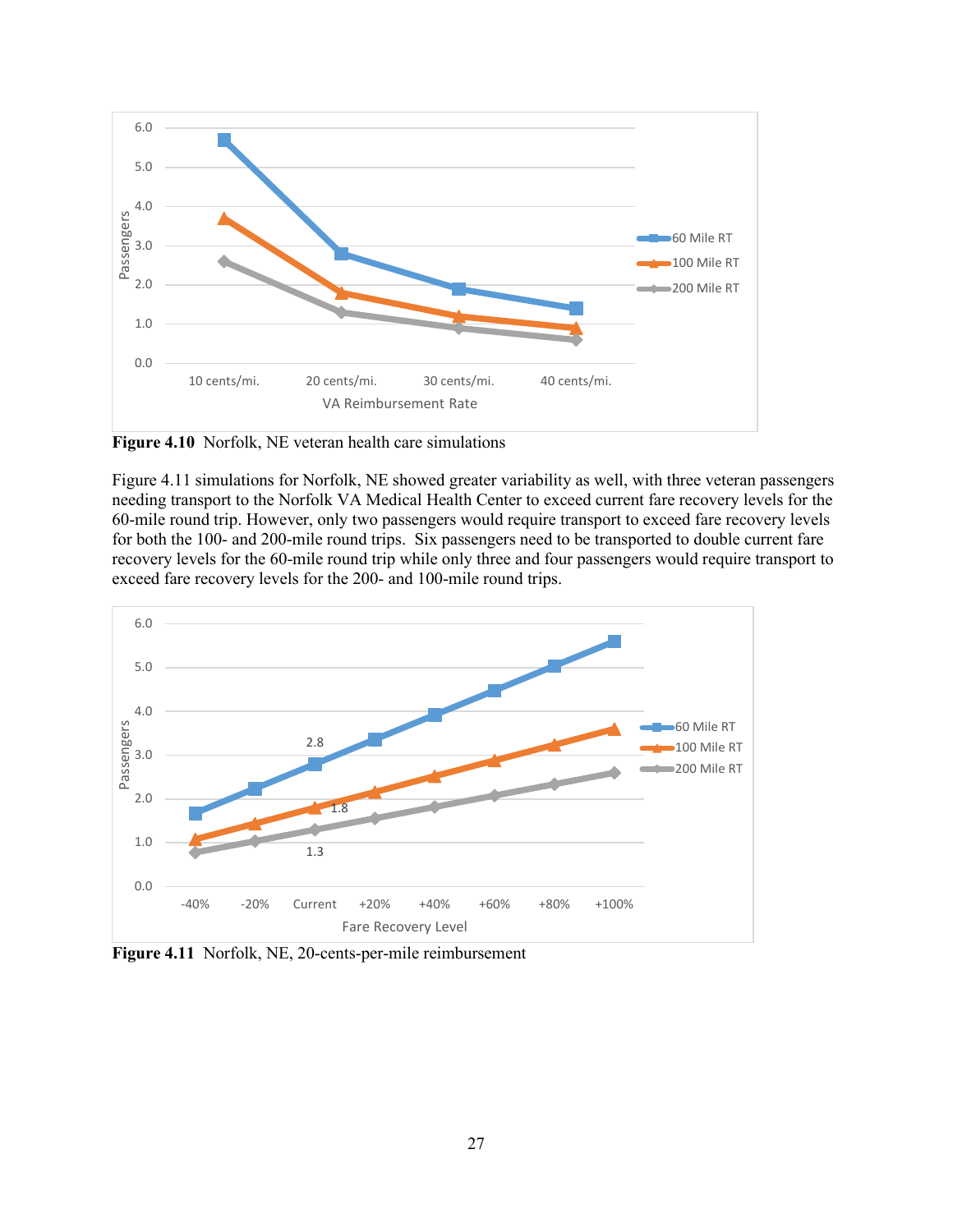# <span id="page-33-0"></span>**5. SUMMARY AND CONCLUSIONS**

One objective of this research was to identify veterans affected by the COVID-19 pandemic who have mobility needs and live in rural North Dakota, Minnesota, South Dakota, Iowa, and Nebraska. Survey results of 150 military veterans showed that many veterans have experienced considerable change due to the COVID-19 pandemic. Twenty percent indicated they have had difficulties accessing VA health care facilities with nearly one-third of veterans said they began using telemedicine as a direct result of the COVID-19 pandemic.

Overall, the majority of respondents were Caucasian, married, male, and late middle aged to retirement aged. More than 60% had attained an education level beyond high school with nearly 40% attaining a bachelor's degree. About half of respondents had a household income of more than \$60,000 per year.

Two-thirds of respondents classified themselves as disabled with more than half of these indicating their veteran disability rating is greater than 60%. To qualify for VA travel benefits, a disability rating of 30% or greater is needed, so all of these veterans qualified for VA travel benefits. Hearing impairment and mental health were the most common disabilities reported, followed by mobility impairments. Even with these high levels of disability among veterans, 80% of respondents indicated they drive themselves to medical appointments with more than 90% indicating they drive themselves to social activities. However, both social and work trips were much shorter on average compared to VA medical appointment trips.

Eight percent of the survey respondents reported they experienced food insecurity. All the respondents reporting food insecurity also reported having a disability and 50% reported they were female. Some of the respondents could not access food because restaurants were closed, they could not purchase food online, they lacked transportation, and they lacked financial resources.

Another objective of this study was to quantify the costs of viable transportation options to meet veteran medical needs. Simulating a potential coordination effort between VA medical centers and rural public transit agencies yielded varying results by region because of differing fare recovery rates and operating costs. Norfolk, NE, simulations had the highest average fare recovery rate when compared to Sioux Falls, SD, Mankato, MN, Fargo, ND, and St. Cloud, MN. Mankato, MN, had the highest average cost per mile compared to the other four locations while Norfolk, NE, had the lowest cost per mile.

By including a 10- to 20-cents-per-mile VA reimbursement for medical travel, most regional transit agency simulations required ridership of between one and six passengers per trip to meet or exceed current fare recovery levels. St. Cloud, MN, and Norfolk, NE, regional simulations show the most variability among round trip lengths due to differing fare recovery rates among transit agencies located at various distances from corresponding VA medical centers.

<span id="page-33-1"></span>Similar to findings by Peterson (2014), most simulations showed that a coordination effort between VA medical centers and rural public transit agencies would be feasible if projected ridership levels could be met. Policies to encourage possible coordination should be considered to improve veteran medical transportation services. The most challenging obstacle continues to be the transitioning of rural veterans, now mainly late middle age to retirement age, away from their own personal vehicles to other, more longterm sustainable transportation options including public transit.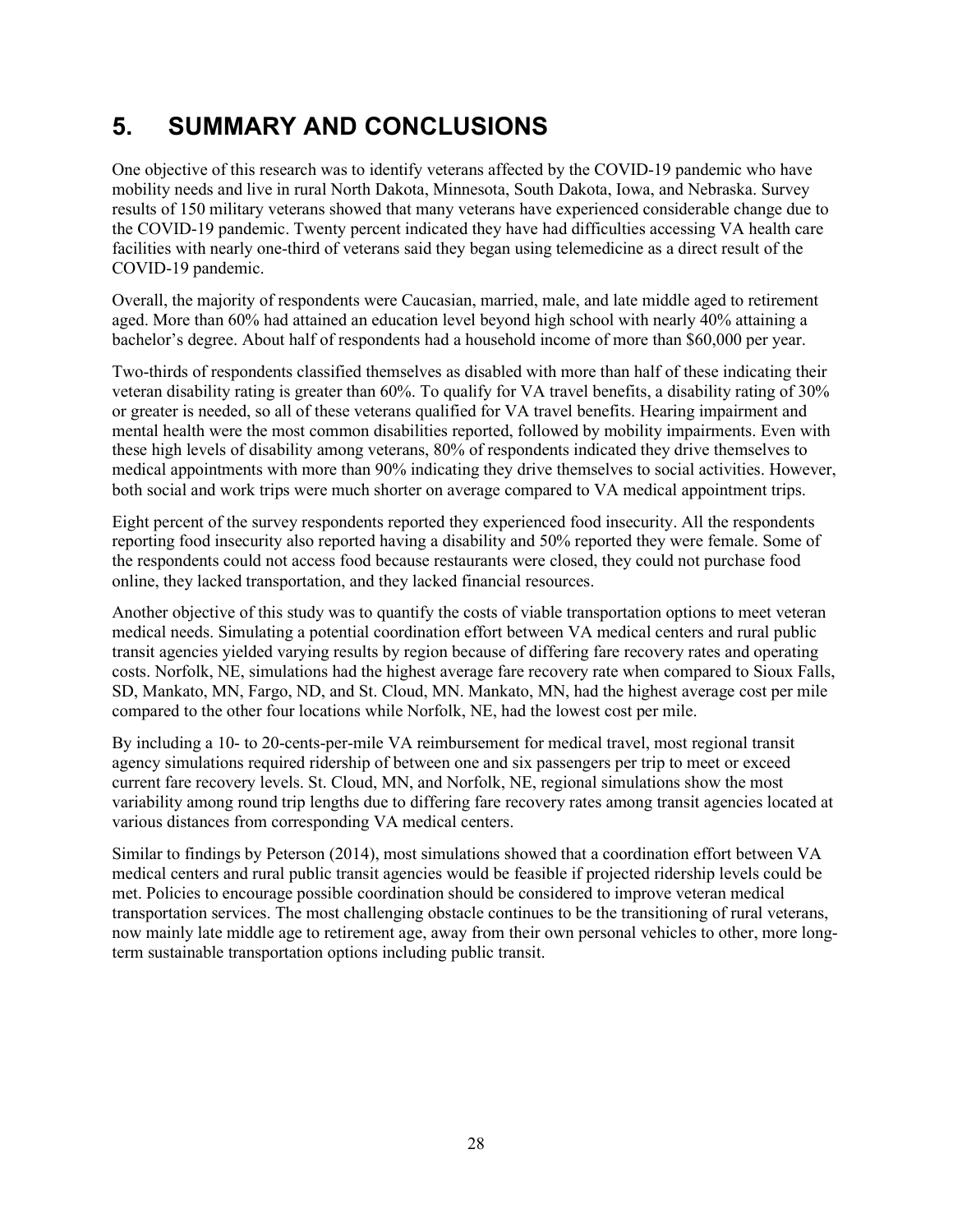## **5.1 Limitations and Need for Further Study**

Survey bias may have been present within the survey findings as the online survey used did not allow for veterans without access to internet service to complete the survey. Also, this study did not look at access to healthy food and its relationship to chronic disease. That topic was beyond the scope of this research. Finally, the survey was cross-sectional and was completed at a certain point in time and did not consider how COVID affected veterans at different times during the COVID pandemic.

Access to food/food insecurity for veterans was a minor aspect of this study. However, the topic is relevant and deserves more in-depth study as it is clear that food insecurity is an issue among veterans. Also, a survey targeting homeless veterans and others without ready internet access would allow for a more in-depth understanding related to COVID difficulties and access to food.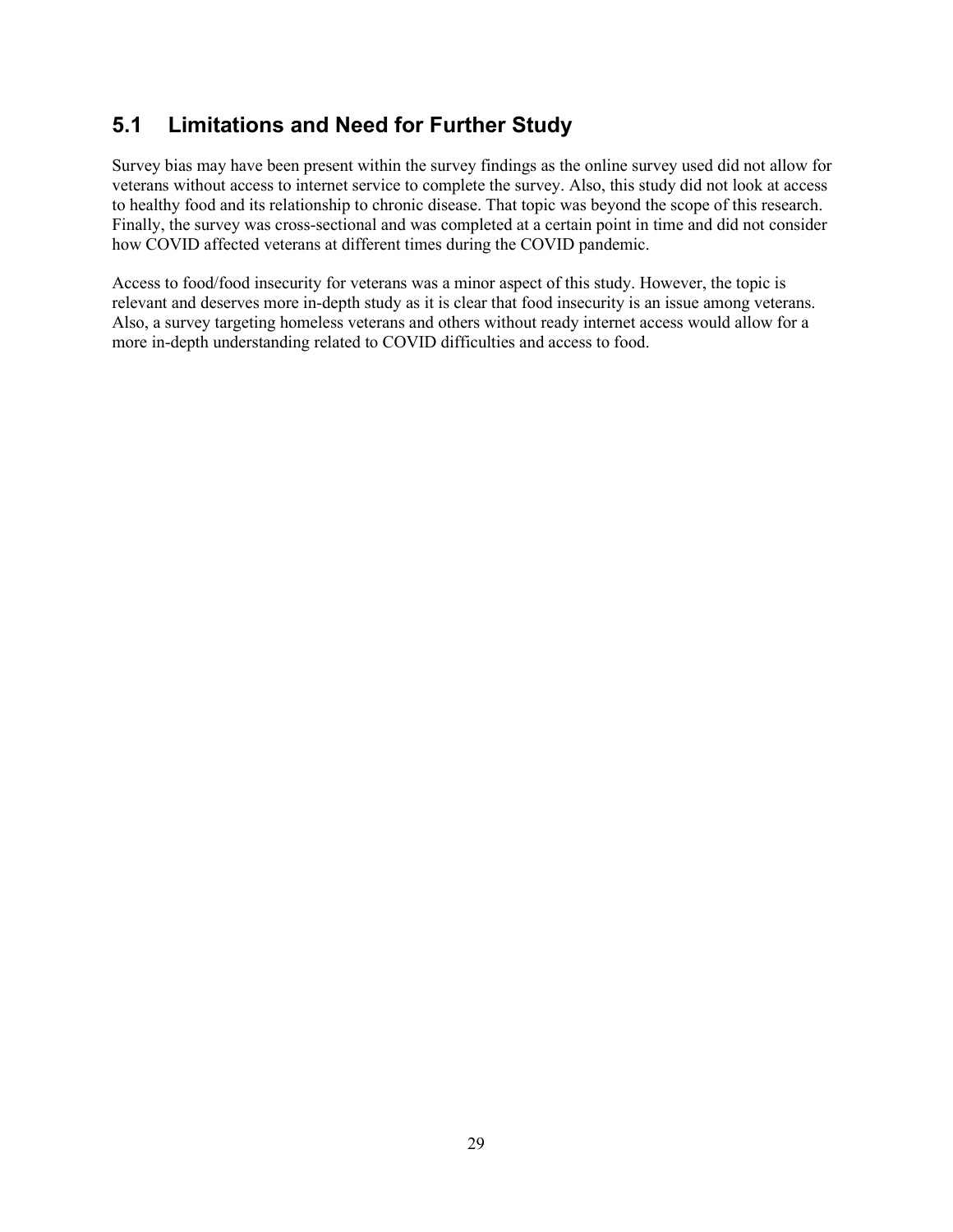## <span id="page-35-0"></span>**BIBLIOGRAPHY**

American Community Survey. (2017). "Veterans in Rural America: 2011-2015." U.S. Census Department. Retrieved August 2021.

Blue Star Families. (2022).<https://bluestarfam.org/survey/>

Burkhardt, Jon E., Joseph M. Rubino, & Joohee Yum. (2011). TCRP Research Digest 99: "Improving Mobility for Veterans." Transit Cooperative Research Program. Washington D.C.: Transportation Research Board of the National Academies.

Coleman-Jensen, A., Rabbitt, M. P., Gregory, C. A., & Singh, A. (2020). *Household food security in the United States in 2019*, ERR-275. US Department of Agriculture, Economic Research Service.

DiPetrillo, Stephanie, & Lubin, Andrea. (2014). "Exploring transportation, employment, housing, and location issues for New Jersey veterans with disability." Mineta National Transit Research Consortium.

Federal Veterans News (2020). Five Ways VA Supports Rural Communities During COVID-19. U.S. Department of Veterans Affairs Office of Rural Health, November 20, 2020.

Feeding America. (2022). *Tough Choices, Devastating Consequences.*  [https://www.feedingamerica.org/hunger-in-america/impact-of-hunger,](https://www.feedingamerica.org/hunger-in-america/impact-of-hunger) accessed May, 1, 2022.

FMCSA. (2022). Federal Motor Carrier Safety Administration, FMCSA.

Gogia, S., editor. (2020). "Chapter 2 - Rationale, history, and basics of telehealth." *Fundamentals of Telemedicine and Telehealth*. Academic Press, Pp. 11-34.

Heyworth, L., Kirsh, S., Zulman, D., Ferguson, J.M., Kizer, K.W. (2020). "Expanding access through virtual care: the VA' s early experience with Covid-19." (2020). *NEJM Catalyst Innovations in Care Delivery*. Volume 1, Issue 4, pp. 1-11.

Hollander, J.E., Carr, B.G. (2020). "Virtually perfect? Telemedicine for COVID-19." *New England Journal of Medicine*. Volume 382, pp.1679-1681.

Hussey, Peter S., Ringel, Jeanne S., Ahluwalia Sangeeta, et al. (2016). "Resources and Capabilities of the Department of Veterans Affairs to Provide Timely and Accessible Care to Veterans." *Rand Health Quarterly*. Volume 5, Issue 4.

Johns Hopkins (2020). Johns Hopkins CSSE 2019 Novel Coronavirus COVID-19 Data Repository. Johns Hopkins Whiting School of Engineering, December, 2020.

LaVela, S. L., Smith, B., Weaver, F.M., Miskevics, S. A. (2004). "Geographical proximity and health care utilization in veterans with SCI&D in the USA", *Social Science & Medicine*, Volume 59, Issue 11, pp. 2387-2399.

MOAA (2020). Veteran Caregivers in Rural Areas Face Unique COVID-19 Challenges. Military Officers Association of America, July 21, 2020.

National Transit Database (2019).<https://www.transit.dot.gov/ntd>

NDDVA. (2022). North Dakota Veterans Affairs. Benefits and Services <https://www.veterans.nd.gov/benefits-and-services/transportation>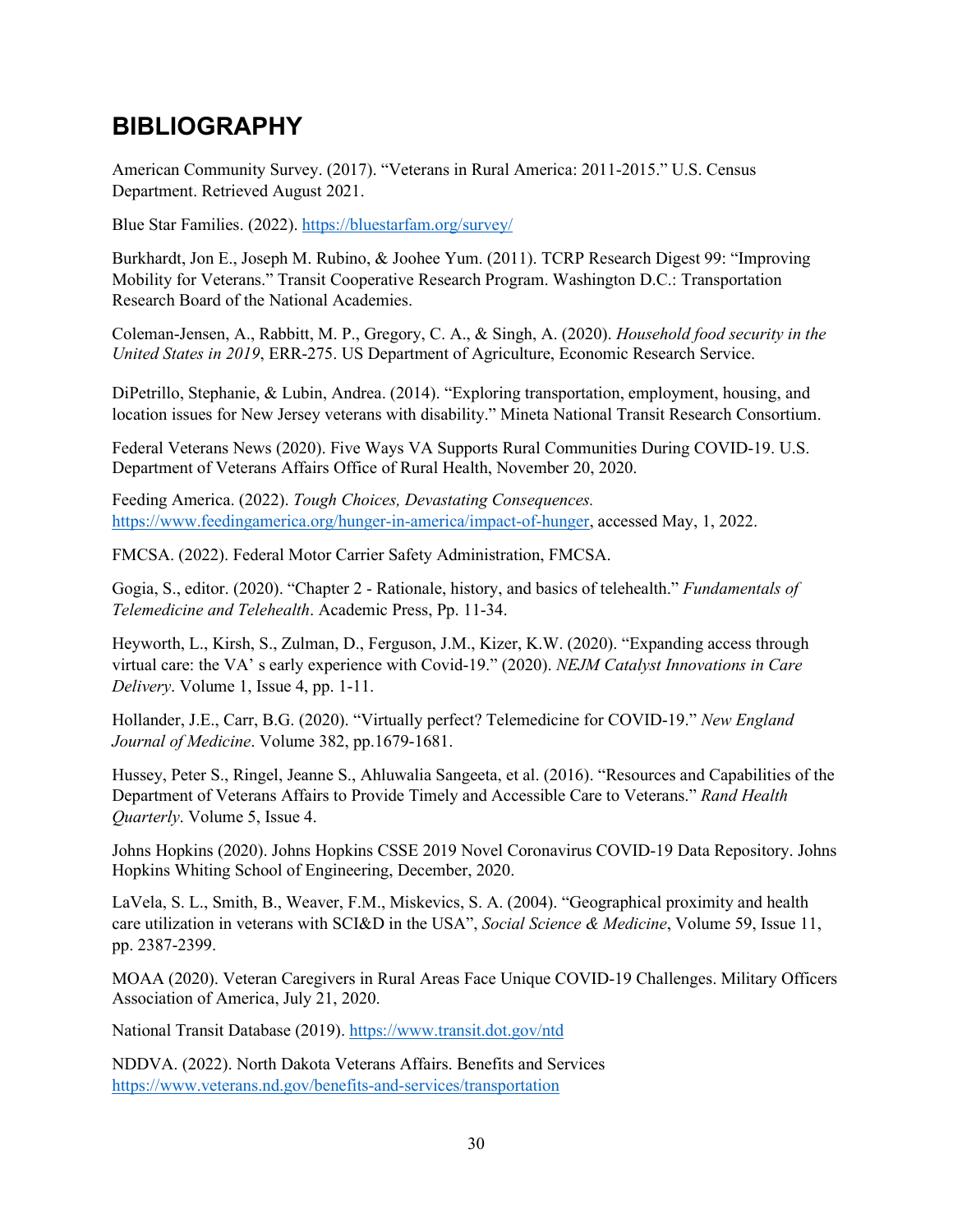Peterson, Del (2014). Improving Veteran Mobility in Small Urban and Rural Areas*.* University of South Florida, Tampa: National Center for Transit Research, February, 2014.

Rabbitt, Matthew P. and Michael D. Smith (2021). Food Insecurity Among Working-Age Veterans, ERR-829, U.S. Department of Agriculture, Economic Research Service.

Rall, Jaime, & Wheet, Alice. (2013). "A mission to serve: State activities to help military veterans access transportation." National Conference of State Legislatures.

Samtrans. (2022). San Mateo County Transit District, (SamTrans)<https://www.samtrans.com/Home.html>

U.S. Department of Veterans Affairs. (2021).<https://www.va.gov/>

U.S. Census. (2015). United States Census Bureau. <https://www.census.gov/topics/population/veterans.html>

VA Telehealth Services. (2022).<https://telehealth.va.gov/>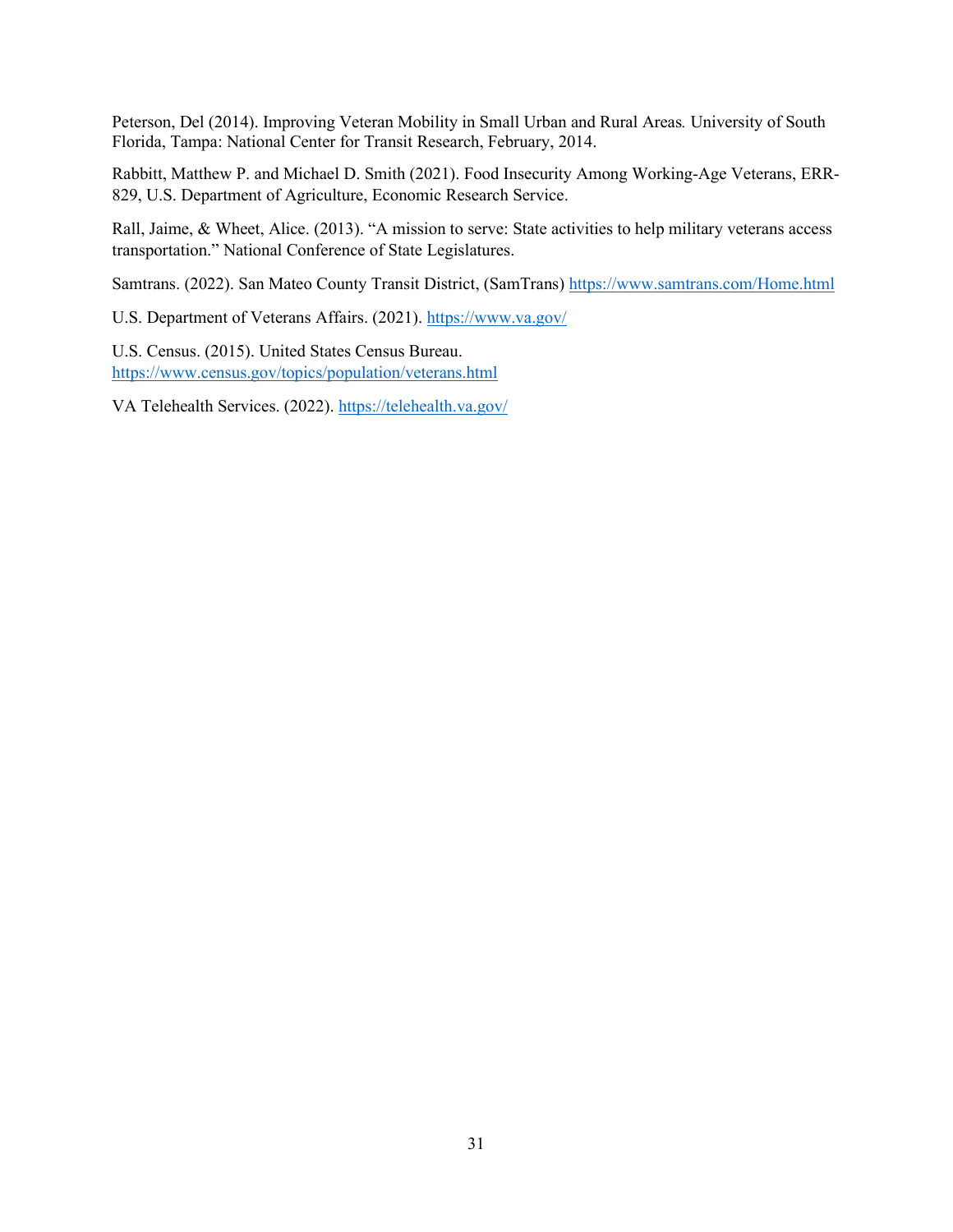# <span id="page-37-0"></span>**APPENDIX**

#### <span id="page-37-1"></span>**1.1 Survey**

1) Are you a disabled veteran? (If you check No, skip to question 4)

Yes

No

2) If Yes, what is the nature of your disability and what mobility device, if any, do you use? (select all that apply)

 $\square$  Scooter

Walker

- Wheelchair
- □ Cognitive Disability
- □ Service Animal
- Mental Health
- $\Box$  Hearing Impaired
- □ Sight Impaired Other\_\_\_\_

3) If Yes, what is your disability rating?

- $\Box$  0-10%  $\Box$  51-60%
- $\Box$  11-20%  $\Box$  61-70%
- 21-30% 71-80%
- $\Box$  31-40%  $\Box$  81-90%
- $\Box$  41-50%  $\Box$  91-100%

4) Are you a member of a veterans' group? (select all that apply)

- $\Box$  D.A.V.
- V.F.W.
- □ Purple Hearts
- American Legion
- □ Other\_\_\_\_\_\_\_\_\_\_\_\_\_\_\_\_\_\_

5) How do you usually travel?

- □ I drive my own vehicle
- $\Box$  As a passenger by private vehicle (civilian driver)
- $\square$  As a passenger by private vehicle (veteran driver)
- □ Public transportation (Fixed-route)
- $\Box$  Public transportation (Dial-a-ride, Paratransit)
- □ DAV transportation
- Veterans' transportation services
- □ Other veterans' transportation
- Volunteer driving service

6) Has the COVID-19 Pandemic affected your ability to travel?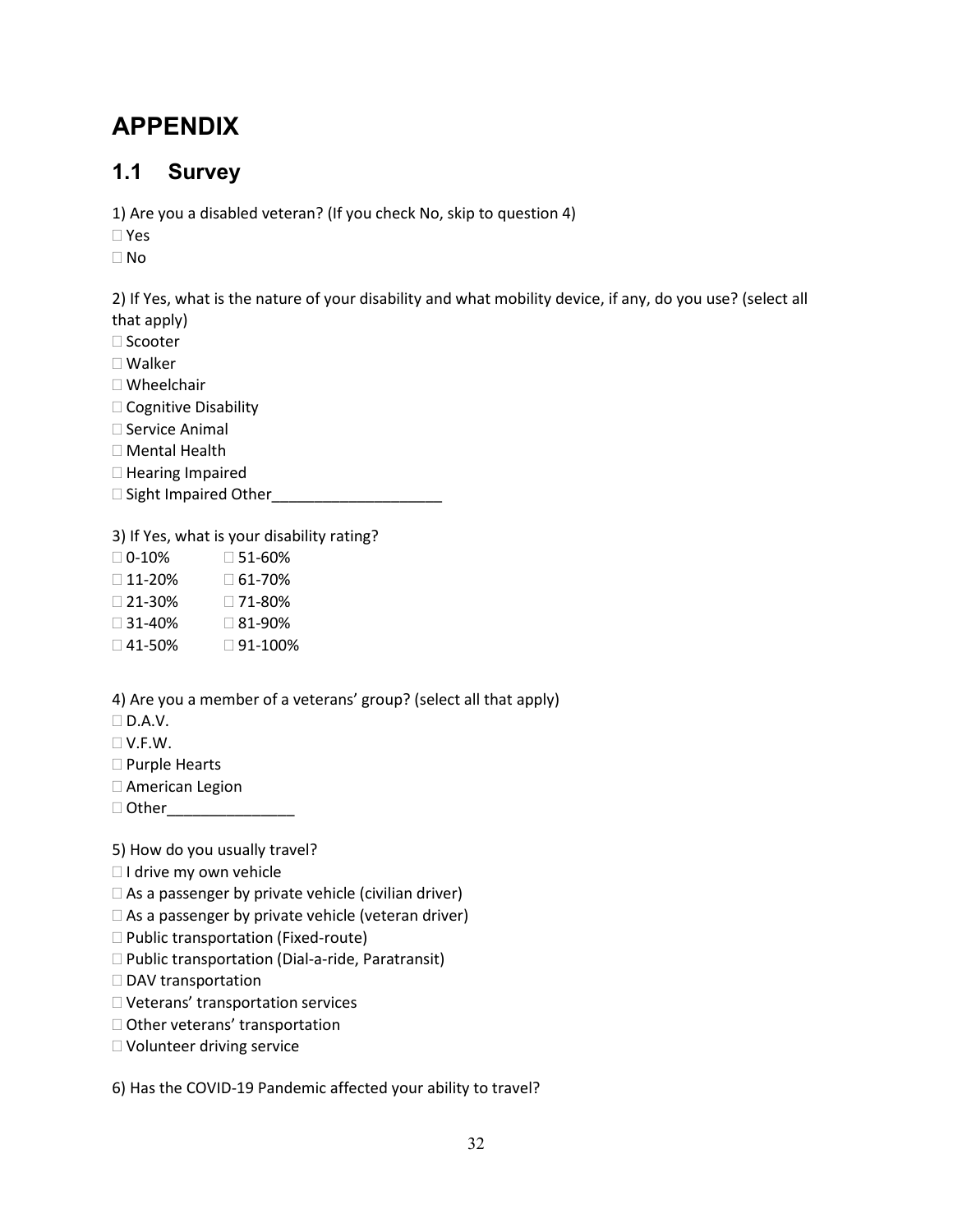Yes

No

If Yes, please explain\_\_\_\_\_\_\_\_\_\_\_\_\_\_\_\_\_\_\_\_\_\_\_

7) Where do you typically receive Veterans medical services?

City\_\_\_\_\_\_\_\_\_\_\_\_\_\_\_\_\_\_\_\_\_\_\_\_ State\_\_\_\_\_

8) How far do you travel to your Veterans Hospital or Veterans Clinic?

- $\square$  0-15 miles
- □ 16-30 miles
- □ 31-45 miles
- □ 46-60 miles
- □ 61-75 miles
- □ 76-90 miles
- $\Box$  91+ miles

9) How do you usually travel to a Veterans Hospital or Veterans Clinic?

□ I drive my own vehicle

 $\Box$  As a passenger by private vehicle (civilian driver)

 $\square$  As a passenger by private vehicle (veteran driver)

 $\square$  Public transportation (Dial-a-ride, Paratransit)

□ DAV transportation

Veterans' transportation services

- □ Other veterans' transportation
- Volunteer driving service
- Other\_\_\_\_\_\_\_\_\_\_\_\_\_\_\_\_\_\_\_\_\_\_\_\_\_\_

10) How often do you travel to a Veterans Hospital or Veterans Clinic?

- $\square$  Daily
- Weekly
- □ Monthly
- $\square$  Semi annually
- Annually

11) Has the COVID-19 Pandemic affected your ability to travel to a Veterans Hospital or Veterans Clinic? Yes

No

If yes, please explain\_\_\_\_\_\_\_\_\_\_\_\_\_\_\_\_\_\_\_\_\_\_\_

12) Have you used Telemedicine (the remote treatment of patients using internet services, not inperson) to receive medical services?

Yes

No

13) Did you begin to use Telemedicine due to the COVID-19 Pandemic? Yes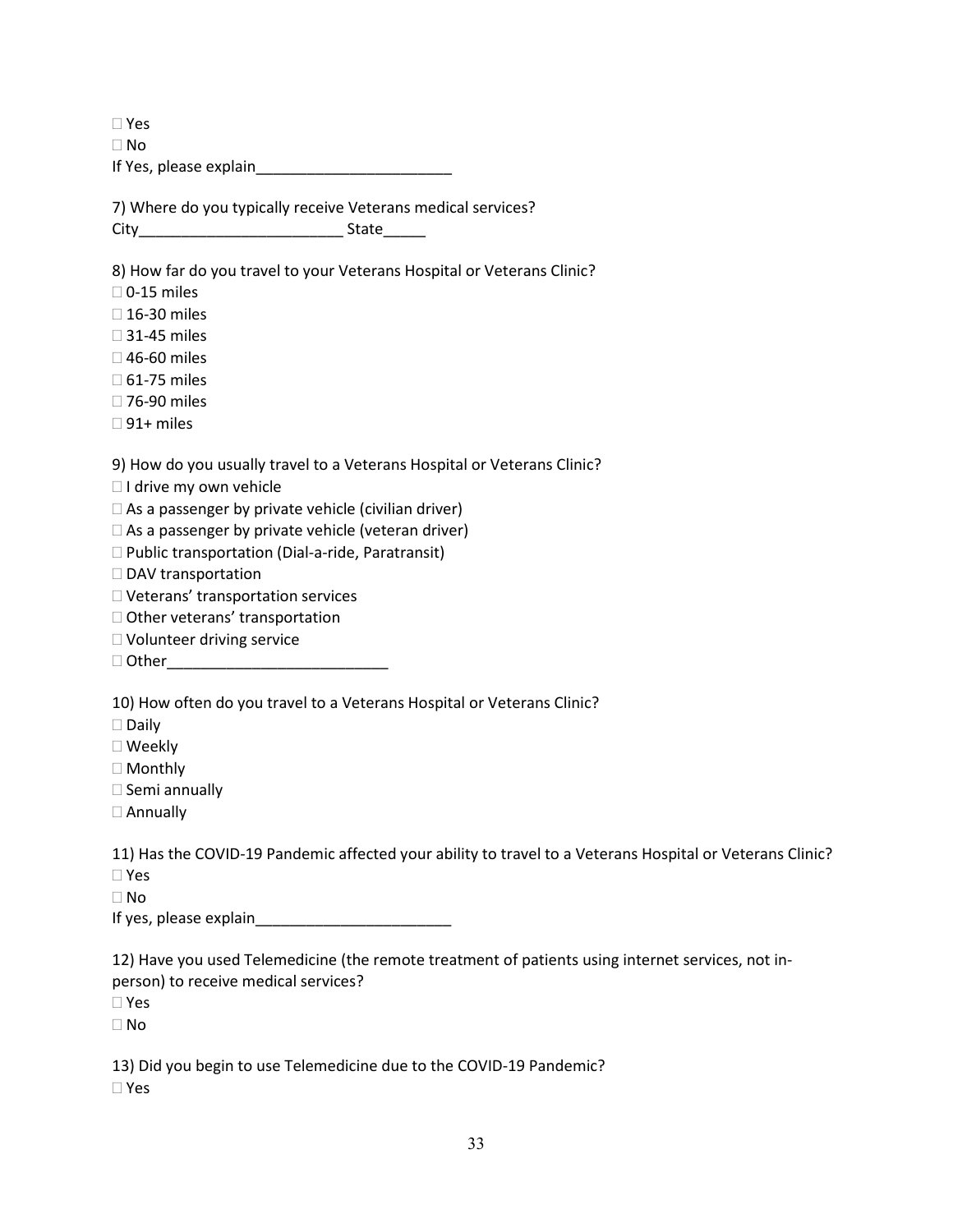$\Box$  No

If yes, please explain\_\_\_\_\_\_\_\_\_\_\_\_\_\_\_\_\_\_\_\_\_\_\_

14) Do you currently work outside your home?

Yes

No

15) If yes, how do you usually travel to work?

 $\Box$  I drive my own vehicle

 $\Box$  As a passenger by private vehicle (family member driver)

 $\Box$  As a passenger by private vehicle (co-worker driver)

□ Public transportation (Fixed-route)

 $\Box$  Public transportation (Dial-a-ride, Paratransit)

Volunteer driving service

Other\_\_\_\_\_\_\_\_\_\_\_\_\_\_\_

16) How far do you travel to work? (One way)

 $\square$  0-10 miles

 $\Box$  11-20 miles

□ 21-30 miles

□ 31-40 miles

□ 41-50 miles

 $\square$  51-60 miles

 $\square$  61+ miles

17) What essential and social activities do you perform or attend? (select all that apply)

 $\Box$  Grocery shopping

General shopping

 $\Box$  Community/senior center activities

□ Veteran support group

□ Church

□ Athletic events

 $\square$  Community events

 $\Box$  Other

18) How do you usually travel to essential/social activities?

 $\Box$  I drive my own vehicle

 $\square$  As a passenger by private vehicle

□ Public transportation (Fixed-route)

 $\square$  Public transportation (Dial-a-ride, Paratransit)

Volunteer driving service

Other\_\_\_\_\_\_\_\_\_\_\_\_\_\_\_\_\_\_\_\_\_\_\_\_

19) If you have used shared transportation (public transportation, volunteer driving service) during COVID-19, do you feel safe traveling this way?

Yes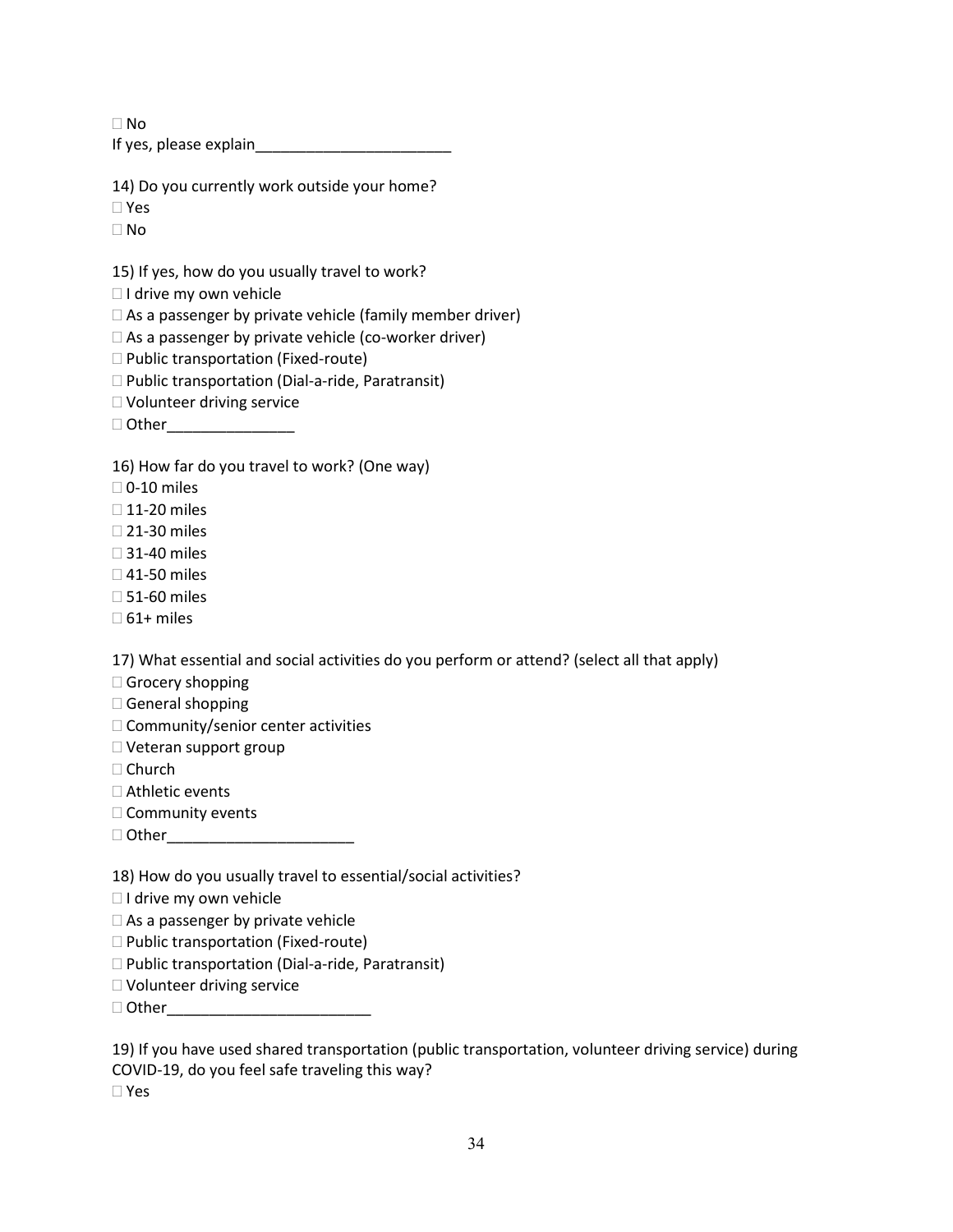$\Box$  No If no, please explain\_\_\_\_\_\_\_\_\_\_\_\_\_\_\_\_\_\_\_\_\_\_\_

20) During COVID-19, did you have difficulties accessing food?

Yes

No

21) If Yes, please identify if the difficulty was due to any of the following reasons (check all that apply)

□ Lack of transportation

 $\square$  Safety concern using public transportation

 $\square$  Safety concern using any available transportation

 $\Box$  Stores were closed

□ Restaurants were closed

□ Senior centers were closed

□ Unable to purchase food online

□ Lack of finances to purchase food

 $\Box$  Other, please explain

22) Have you at any time in your life experienced food insecurity (food insecurity is described as a lack of consistent access to enough food for an active, healthy life)?

Yes

No

23) If Yes, please tell us about your experience with food insecurity, e.g., when it took place, how long it lasted, did you seek help, etc. (Open-ended)

24) What is your highest education level attained?

□ Some High School

□ High School

□ Some College

Vocational/Technical Degree

College Degree

□ Graduate Degree

25) What is your annual household income?

 $\Box$  0 - \$15,000

 $\Box$ \$16,000 – 30,000

 $\Box$ \$31,000 – 45,000

 $\Box$ \$46,000 – 60,000

 $\Box$ \$61,000 - 75,000

 $\Box$ \$76,000 – 90,000

 $\Box$ \$91,000+

26) Is your household a:

□ One income household

 $\Box$  Two income household